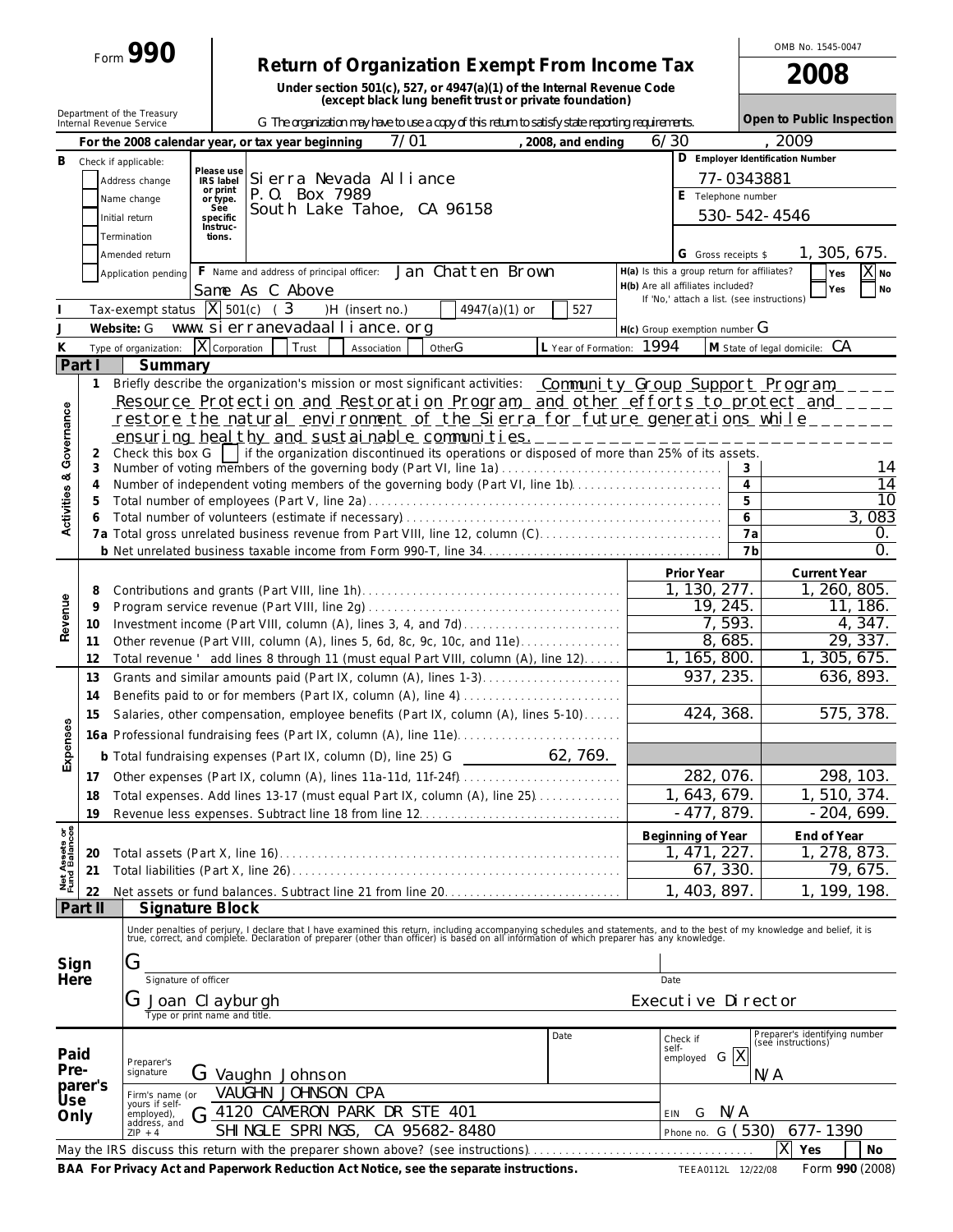|              | Si erra Nevada Alliance<br>Form 990 (2008)                                                                                                                                                                      | 77-0343881       | Page 2 |
|--------------|-----------------------------------------------------------------------------------------------------------------------------------------------------------------------------------------------------------------|------------------|--------|
|              | Statement of Program Service Accomplishments (see instructions)<br>Part III                                                                                                                                     |                  |        |
| $\mathbf{1}$ | Briefly describe the organization's mission:                                                                                                                                                                    |                  |        |
|              | Community Group Support Program, Resource Protection and Restoration Program, and                                                                                                                               |                  |        |
|              | other efforts to protect and restore the natural environment of the Sierra for future                                                                                                                           |                  |        |
|              | generations while ensuring healthy and sustainable communities.                                                                                                                                                 |                  |        |
|              | 2 Did the organization undertake any significant program services during the year which were not listed on the prior                                                                                            |                  |        |
|              |                                                                                                                                                                                                                 | Yes              | No     |
|              | If 'Yes,' describe these new services on Schedule O.                                                                                                                                                            |                  |        |
| 3            | Did the organization cease conducting, or make significant changes in how it conducts, any program services?                                                                                                    | Yes              | No     |
|              | If 'Yes,' describe these changes on Schedule O.                                                                                                                                                                 |                  |        |
|              | Describe the exempt purpose achievements for each of the organization's three largest program services by expenses. Section 501(c)(3)                                                                           |                  |        |
|              | and 501(c)(4) organizations and section 4947(a)(1) trusts are required to report the amount of grants and allocations to others, the total<br>expenses, and revenue, if any, for each program service reported. |                  |        |
|              |                                                                                                                                                                                                                 |                  |        |
|              |                                                                                                                                                                                                                 |                  |        |
|              | (Expenses \$ 1, 355, 367. including grants of \$ 636, 893.) (Revenue \$ 1, 305, 675.)<br>4a (Code:<br>Sustainable Community Group Program, Sustainable Resource Protection Program and                          |                  |        |
|              | other efforts to protect and restore the natural environment of the Sierra for future                                                                                                                           |                  |        |
|              | generations while ensuring healthy and sustainable communities. The revenue and                                                                                                                                 |                  |        |
|              | expenses include all programs and activities.                                                                                                                                                                   |                  |        |
|              |                                                                                                                                                                                                                 |                  |        |
|              |                                                                                                                                                                                                                 |                  |        |
|              |                                                                                                                                                                                                                 |                  |        |
|              |                                                                                                                                                                                                                 |                  |        |
|              |                                                                                                                                                                                                                 |                  |        |
|              |                                                                                                                                                                                                                 |                  |        |
|              |                                                                                                                                                                                                                 |                  |        |
|              |                                                                                                                                                                                                                 |                  |        |
|              | including grants of \$<br>(Expenses \$<br>$4 b$ (Code: $\vert$<br>(Revenue)                                                                                                                                     | \$               |        |
|              | Sustainable Resource Protection Program - Sierra Watersheds Project - This project                                                                                                                              |                  |        |
|              | assisted stewardship groups in sustaining their watershed assessments, protection and                                                                                                                           |                  |        |
|              | restoration efforts. The project helped start community Sierra Yard and Garden                                                                                                                                  |                  |        |
|              | consultation Programs for homeowners to develop Sierra friendly landscapes and held a                                                                                                                           |                  |        |
|              | Sierra Yard & Garden Summit. The program also helped the community of South Lake                                                                                                                                |                  |        |
|              | Tahoe continue a watershed monitoring effort and trained more monitors.                                                                                                                                         |                  |        |
|              |                                                                                                                                                                                                                 |                  |        |
|              |                                                                                                                                                                                                                 |                  |        |
|              |                                                                                                                                                                                                                 |                  |        |
|              |                                                                                                                                                                                                                 |                  |        |
|              |                                                                                                                                                                                                                 |                  |        |
|              |                                                                                                                                                                                                                 |                  |        |
|              | including grants of \$<br>(Expenses \$<br>4c (Code:<br>Sustainable Resource Protection Program -                                                                                                                | $($ Revenue $\$$ |        |
|              | Sustainable Land Use Campaign - Worked to protect Sierra lands, water, wildlife and                                                                                                                             |                  |        |
|              | rural quality of life by shaping smart land use plans in all Sierra counties. The                                                                                                                               |                  |        |
|              | Alliance organized a series of Sierra Land Use and Water Policy forums, issued                                                                                                                                  |                  |        |
|              | monthly e-newsletter, and provided assistance to smart-growth efforts in Tulare,                                                                                                                                |                  |        |
|              | Butte, and other counties in the region. The program also hosted the 2009 Land Use                                                                                                                              |                  |        |
|              | Summit, Harnessing New Opportunities for Positive Change in the Sierra. The program                                                                                                                             |                  |        |
|              | held a series of meetings to assess regional planning opportunities that would                                                                                                                                  |                  |        |
|              | benefit the Sierra. Finally, the program released the 2008/2009 Ski Area Scorecard                                                                                                                              |                  |        |
|              | gaining media coverage in over 80 outlets                                                                                                                                                                       |                  |        |
|              |                                                                                                                                                                                                                 |                  |        |
|              |                                                                                                                                                                                                                 |                  |        |
|              | See Schedul e 0<br>4d Other program services. (Describe in Schedule O.)<br>(Expenses<br>\$<br>\$<br>including grants of<br>) (Revenue \$                                                                        |                  |        |
|              | 4e Total program service expenses $G$ \$ 1, 355, 367. (Must equal Part IX, Line 25, column (B).)                                                                                                                |                  |        |
|              |                                                                                                                                                                                                                 |                  |        |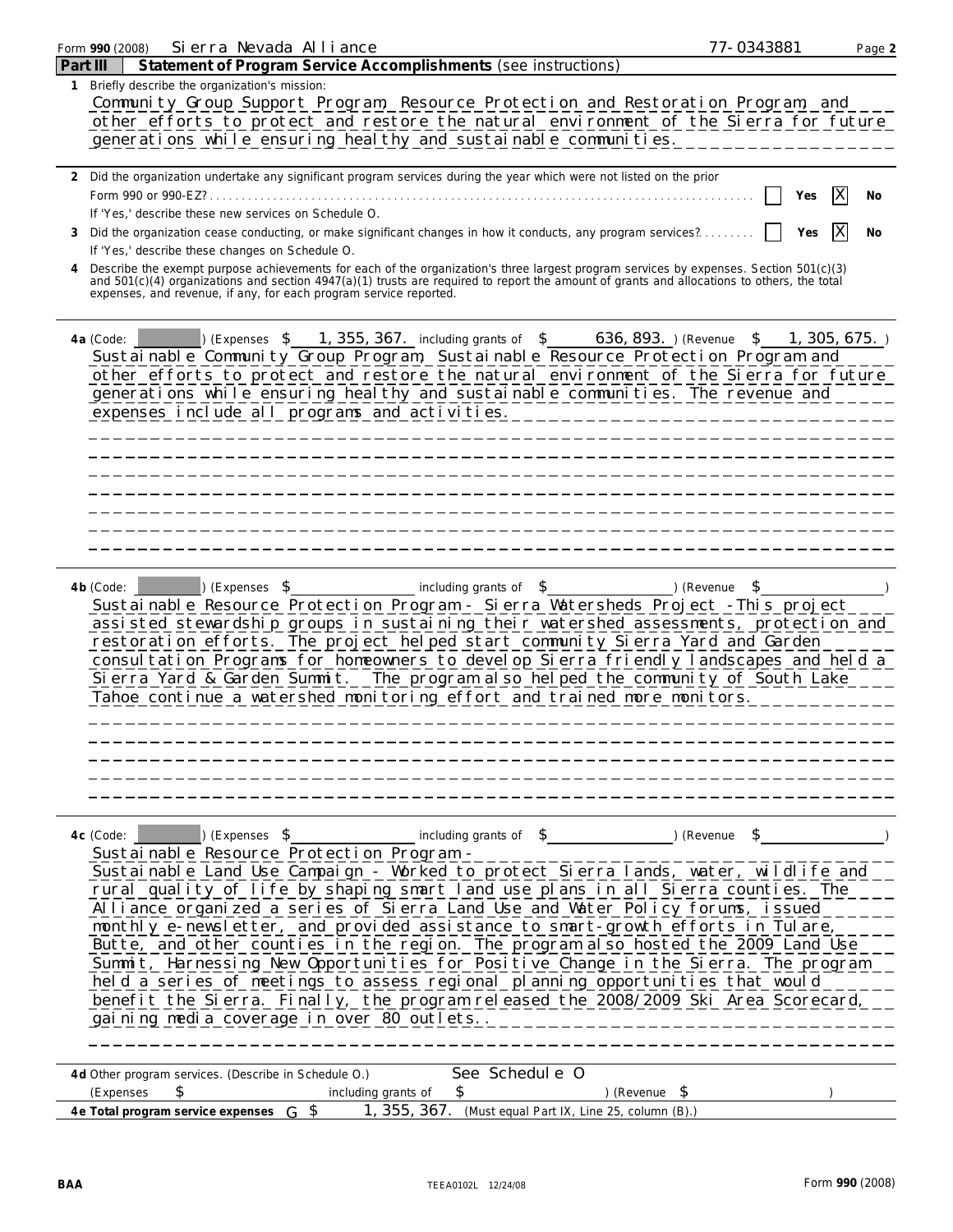Form **990** (2008) Page **3** Sierra Nevada Alliance 77-0343881

|     | Part IV<br><b>Checklist of Required Schedules</b>                                                                                                                                                                                             |                 |                         |                 |
|-----|-----------------------------------------------------------------------------------------------------------------------------------------------------------------------------------------------------------------------------------------------|-----------------|-------------------------|-----------------|
|     |                                                                                                                                                                                                                                               |                 | Yes                     | No              |
|     | Is the organization described in section $501(c)(3)$ or $4947(a)(1)$ (other than a private foundation)? If 'Yes,' complete                                                                                                                    | 1               | Χ                       |                 |
| 2   | Is the organization required to complete Schedule B, Schedule of Contributors?                                                                                                                                                                | $\overline{2}$  | $\overline{\mathsf{x}}$ |                 |
| 3   | Did the organization engage in direct or indirect political campaign activities on behalf of or in opposition to candidates<br>for public office? If 'Yes,' complete Schedule C, Part I                                                       | 3               |                         | X               |
| 4   | Section 501(c)(3) organizations. Did the organization engage in lobbying activities? If 'Yes,' complete Schedule C, Part II.                                                                                                                  | $\overline{4}$  |                         | $\overline{X}$  |
| 5   | Section 501(c)(4), 501(c)(5), and 501(c)(6) organizations. Is the organization subject to the section 6033(e) notice and                                                                                                                      | 5               |                         |                 |
|     | Did the organization maintain any donor advised funds or any accounts where donors have the right to provide advice<br>on the distribution or investment of amounts in such funds or accounts? If 'Yes,' complete Schedule D, Part I.         | 6               |                         | X               |
| 7   | Did the organization receive or hold a conservation easement, including easements to preserve open space, the                                                                                                                                 | $\overline{7}$  |                         | X               |
| 8   | Did the organization maintain collections of works of art, historical treasures, or other similar assets? If 'Yes,'                                                                                                                           | 8               |                         | X               |
|     | Did the organization report an amount in Part X, line 21; serve as a custodian for amounts not listed in Part X; or provide credit counseling, debt management, credit repair, or debt negotiation services? If 'Yes,' complet                | 9               |                         | X               |
| 10  | Did the organization hold assets in term, permanent, or quasi-endowments? If 'Yes,' complete Schedule D, Part V                                                                                                                               | 10              |                         | $\overline{X}$  |
| 11  | Did the organization report an amount in Part X, lines 10, 12, 13, 15, or 25? If 'Yes,' complete Schedule D, Parts VI,                                                                                                                        | 11              | X                       |                 |
|     | 12 Did the organization receive an audited financial statement for the year for which it is completing this return that was                                                                                                                   | 12              | X                       |                 |
| 13  |                                                                                                                                                                                                                                               | 13              |                         | Χ               |
|     |                                                                                                                                                                                                                                               | 14a             |                         | $\mathsf{X}$    |
|     | b Did the organization have aggregate revenues or expenses of more than \$10,000 from grantmaking, fundraising,                                                                                                                               | 14 <sub>b</sub> |                         | X               |
| 15  | Did the organization report on Part IX, column (A), line 3, more than \$5,000 of grants or assistance to any organization                                                                                                                     | 15              |                         | X               |
| 16  | Did the organization report on Part IX, column (A), line 3, more than \$5,000 of aggregate grants or assistance to<br>individuals located outside the United States? If 'Yes,' complete Schedule F, Part III.                                 | 16              |                         | X               |
| 17  | Did the organization report more than \$15,000 on Part IX, column (A), line 11e? If 'Yes,' complete Schedule G, Part I                                                                                                                        | 17              |                         | $\overline{X}$  |
| 18  | Did the organization report more than \$15,000 total on Part VIII, lines 1c and 8a? If 'Yes,' complete Schedule G, Part II                                                                                                                    | 18              | Χ                       |                 |
| 19  | Did the organization report more than \$15,000 on Part VIII, line 9a? If 'Yes,' complete Schedule G, Part III                                                                                                                                 | 19              |                         | X               |
| 20  |                                                                                                                                                                                                                                               | 20              |                         | $\sf X$         |
| 21  |                                                                                                                                                                                                                                               | 21              | Χ                       |                 |
|     |                                                                                                                                                                                                                                               | $\overline{22}$ |                         | $\mathsf{X}$    |
| 23  | Did the organization answer 'Yes' to Part VII, Section A, questions 3, 4, or 5? If 'Yes,' complete                                                                                                                                            | 23              |                         | X               |
|     | 24 a Did the organization have a tax-exempt bond issue with an outstanding principal amount of more than \$100,000 as of the last day of the year, and that was issued after December 31, 2002? If 'Yes,' answer questions 24b-               | 24 a            |                         | X               |
|     | b Did the organization invest any proceeds of tax-exempt bonds beyond a temporary period exception?                                                                                                                                           | 24 <sub>b</sub> |                         |                 |
|     | c Did the organization maintain an escrow account other than a refunding escrow at any time during the year to defease                                                                                                                        | 24c             |                         |                 |
|     |                                                                                                                                                                                                                                               | 24d             |                         |                 |
|     | 25 a Section 501(c)(3) and 501(c)(4) organizations. Did the organization engage in an excess benefit transaction with a                                                                                                                       | 25a             |                         | X               |
|     | b Did the organization become aware that it had engaged in an excess benefit transaction with a disqualified person from                                                                                                                      | 25 <sub>b</sub> |                         | X               |
|     | 26 Was a loan to or by a current or former officer, director, trustee, key employee, highly compensated employee, or<br>disqualified person outstanding as of the end of the organization's tax year? If 'Yes,' complete Schedule L, Part II. | 26              |                         | X               |
|     | 27 Did the organization provide a grant or other assistance to an officer, director, trustee, key employee, or substantial                                                                                                                    | 27              |                         | X               |
| BAA |                                                                                                                                                                                                                                               |                 |                         | Form 990 (2008) |

| 77-0343881 |  |  |
|------------|--|--|
|            |  |  |
|            |  |  |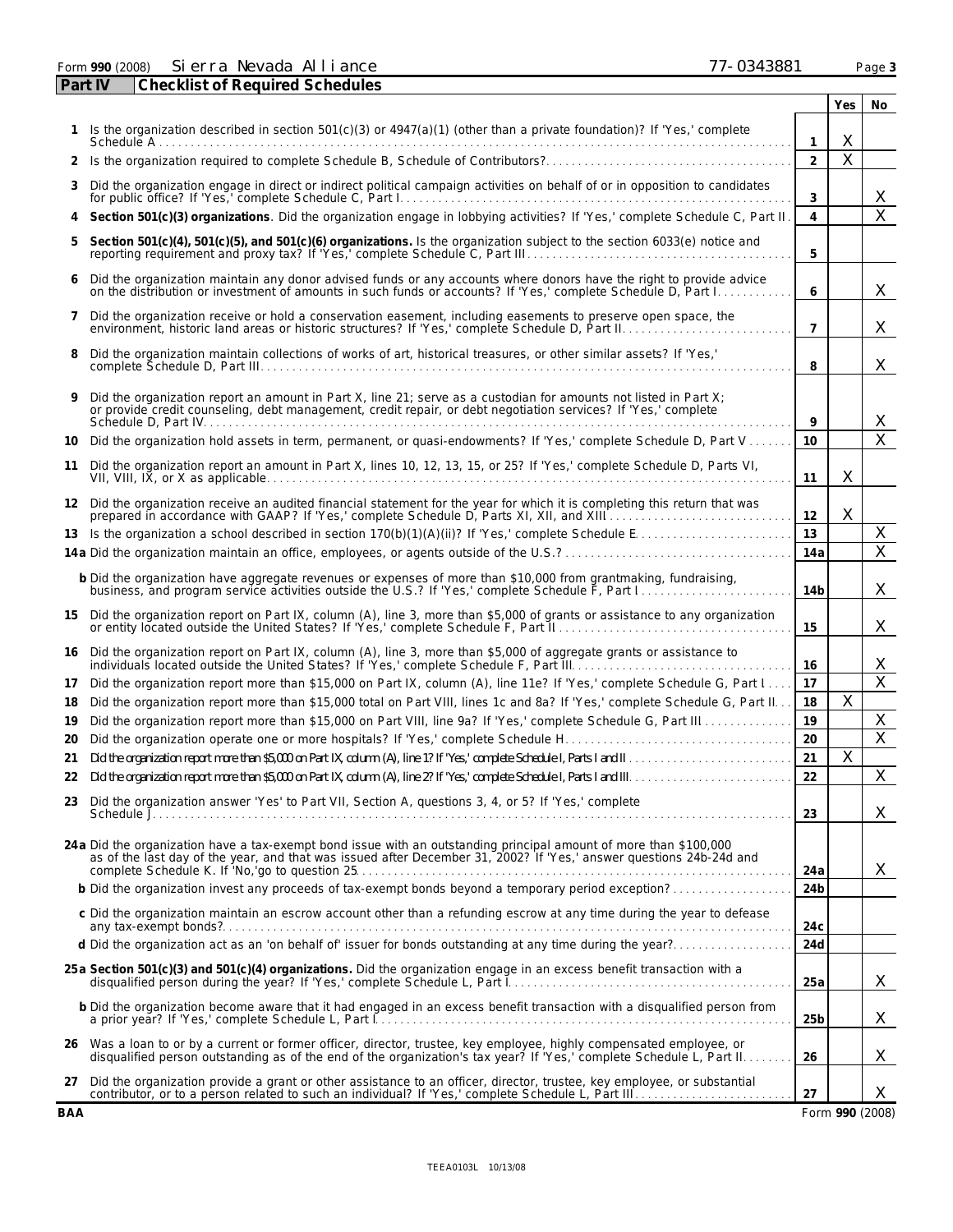| Form 990 (2008) | AI<br>Si erra<br>Nevada<br>ance        |             | 0343881<br>$-1$ | Page 4 |
|-----------------|----------------------------------------|-------------|-----------------|--------|
| Part IV         | <b>Checklist of Required Schedules</b> | (continued) |                 |        |

**28** During the tax year, did any person who is a current or former officer, director, trustee, or key employee:

|     | During the tax year, and any person who is a current or former omeen, alleged, trastee, or key employee.                                                                                                                                                                                                                                           |                 |                 |
|-----|----------------------------------------------------------------------------------------------------------------------------------------------------------------------------------------------------------------------------------------------------------------------------------------------------------------------------------------------------|-----------------|-----------------|
|     | a Have a direct business relationship with the organization (other than as an officer, director, trustee, or employee),<br>or an indirect business relationship through ownership of more than 35% in another entity (individually or collectively<br>with other person(s) listed in Part VII, Section A)? If 'Yes,' complete Schedule L, Part IV. | 28a             | $\times$        |
|     | b Have a family member who had a direct or indirect business relationship with the organization? If 'Yes,' complete                                                                                                                                                                                                                                | 28 <sub>b</sub> | X               |
|     | c Serve as an officer, director, trustee, key employee, partner, or member of an entity (or a shareholder of a professional                                                                                                                                                                                                                        | 28 <sub>c</sub> | X.              |
| 29  | Did the organization receive more than \$25,000 in non-cash contributions? If 'Yes,' complete Schedule M                                                                                                                                                                                                                                           | 29              | X               |
| 30  | Did the organization receive contributions of art, historical treasures, or other similar assets, or qualified conservation                                                                                                                                                                                                                        | 30              | X               |
| 31  | Did the organization liquidate, terminate, or dissolve and cease operations? If 'Yes,' complete Schedule N, Part I                                                                                                                                                                                                                                 | 31              | X               |
| 32  | Did the organization sell, exchange, dispose of, or transfer more than 25% of its net assets? If 'Yes,' complete                                                                                                                                                                                                                                   | 32              | X               |
|     | 33 Did the organization own 100% of an entity disregarded as separate from the organization under Regulations sections                                                                                                                                                                                                                             | 33              | X               |
|     | 34 Was the organization related to any tax-exempt or taxable entity? If 'Yes,' complete Schedule R, Parts II, III, IV, and V,                                                                                                                                                                                                                      | 34              | X               |
| 35  | Is any related organization a controlled entity within the meaning of section 512(b)(13)? If 'Yes,' complete Schedule R,                                                                                                                                                                                                                           | 35              | $\mathsf{X}$    |
| 36  | Section $501(c)(3)$ organizations. Did the organization make any transfers to an exempt non-charitable related                                                                                                                                                                                                                                     | 36              | X               |
| 37  | Did the organization conduct more than 5% of its activities through an entity that is not a related organization and that is                                                                                                                                                                                                                       | 37              | X               |
| BAA |                                                                                                                                                                                                                                                                                                                                                    |                 | Form 990 (2008) |

Г

**Yes No**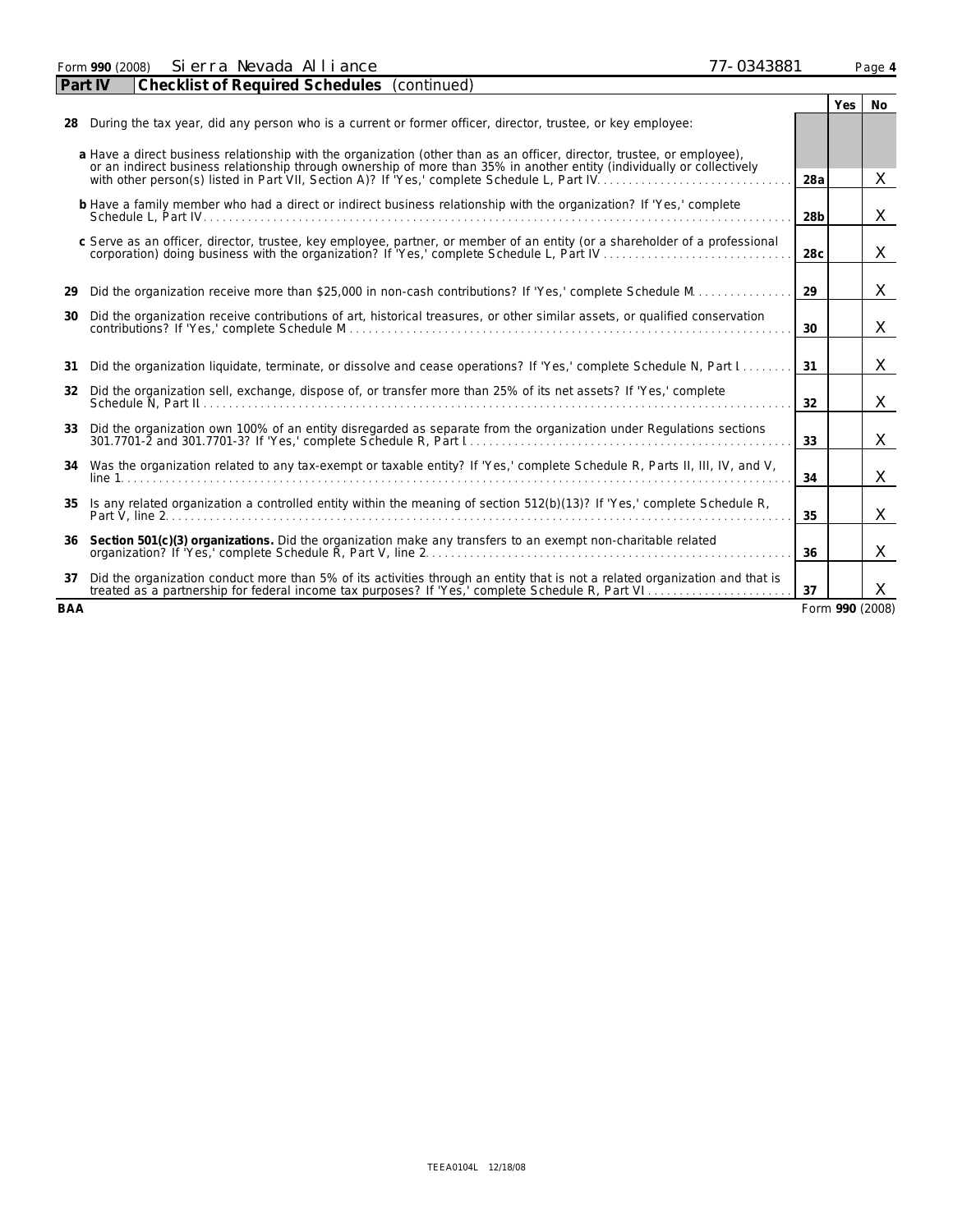| 77-0343881<br>Si erra Nevada Alliance<br>Form 990 (2008)                                                                                                                                                                         |                |                 | Page 5  |
|----------------------------------------------------------------------------------------------------------------------------------------------------------------------------------------------------------------------------------|----------------|-----------------|---------|
| Statements Regarding Other IRS Filings and Tax Compliance<br>Part V                                                                                                                                                              |                |                 |         |
|                                                                                                                                                                                                                                  |                | Yes             | No.     |
| 31<br>1a                                                                                                                                                                                                                         |                |                 |         |
| b Enter the number of Forms W-2G included in line 1a. Enter -0- if not applicable<br>1 <sub>b</sub>                                                                                                                              | 0              |                 |         |
| c Did the organization comply with backup withholding rules for reportable payments to vendors and reportable gaming                                                                                                             | 1c             |                 | X       |
| 2a Enter the number of employees reported on Form W-3, Transmittal of Wage and Tax Statements, filed for the<br>10<br>calendar year ending with or within the year covered by this return.<br>2a                                 |                |                 |         |
| 2b If at least one is reported on line 2a, did the organization file all required federal employment tax returns?                                                                                                                | 2 <sub>b</sub> | X               |         |
| Note. If the sum of lines 1a and 2a is greater than 250, you may be required to e-file this return. (see instructions)                                                                                                           |                |                 |         |
| 3a Did the organization have unrelated business gross income of \$1,000 or more during the year covered by                                                                                                                       | 3a             |                 | X       |
|                                                                                                                                                                                                                                  | 3 <sub>b</sub> |                 |         |
| 4a At any time during the calendar year, did the organization have an interest in, or a signature or other authority over, a financial account in a foreign country (such as a bank account, securities account, or other fina   | 4a             |                 | X       |
| b If 'Yes,' enter the name of the foreign country: G                                                                                                                                                                             |                |                 |         |
| See the instructions for exceptions and filing requirements for Form TD F 90-22.1, Report of Foreign Bank and<br>Financial Accounts.                                                                                             |                |                 |         |
|                                                                                                                                                                                                                                  | 5a             |                 | X       |
| b Did any taxable party notify the organization that it was or is a party to a prohibited tax shelter transaction?                                                                                                               | 5 <sub>b</sub> |                 | Χ       |
|                                                                                                                                                                                                                                  |                |                 |         |
| c If 'Yes,' to question 5a or 5b, did the organization file Form 8886-T, Disclosure by Tax-Exempt Entity Regarding                                                                                                               | 5c             |                 |         |
|                                                                                                                                                                                                                                  | 6a             |                 | X       |
| b If 'Yes,' did the organization include with every solicitation an express statement that such contributions or gifts were not                                                                                                  | 6b             |                 |         |
| Organizations that may receive deductible contributions under section 170(c).                                                                                                                                                    |                |                 |         |
| a Did the organization provide goods or services in exchange for any quid pro quo contribution of more than \$75?                                                                                                                | 7a             | Χ               |         |
|                                                                                                                                                                                                                                  | 7 <sub>b</sub> | X               |         |
| c Did the organization sell, exchange, or otherwise dispose of tangible personal property for which it was required to file                                                                                                      | 7с             |                 | X       |
| 7d<br>d If 'Yes,' indicate the number of Forms 8282 filed during the year                                                                                                                                                        |                |                 |         |
| e Did the organization, during the year, receive any funds, directly or indirectly, to pay premiums on a personal<br>benefit contract?                                                                                           | 7е             |                 | X       |
| f Did the organization, during the year, pay premiums, directly or indirectly, on a personal benefit contract?                                                                                                                   | 7f             |                 | $\sf X$ |
| g For all contributions of qualified intellectual property, did the organization file Form 8899 as required?                                                                                                                     | 7g             |                 | X       |
| h For all contributions of cars, boats, airplanes, and other vehicles, did the organization file a Form 1098-C as required?                                                                                                      | 7h             |                 | $\sf X$ |
| Section 501(c)(3) and other sponsoring organizations maintaining donor advised funds and section 509(a)(3)<br>supporting organizations. Did the supporting organization, or a fund maintained by a sponsoring organization, have | 8              |                 |         |
| Section 501(c)(3) and other sponsoring organizations maintaining donor advised funds.<br>9                                                                                                                                       |                |                 |         |
|                                                                                                                                                                                                                                  | 9a             |                 |         |
|                                                                                                                                                                                                                                  | 9 <sub>b</sub> |                 |         |
| 10 Section 501(c)(7) organizations. Enter:                                                                                                                                                                                       |                |                 |         |
| 10a<br>a Initiation fees and capital contributions included on Part VIII, line 12                                                                                                                                                |                |                 |         |
| 10 <sub>b</sub>                                                                                                                                                                                                                  |                |                 |         |
| b Gross Receipts, included on Form 990, Part VIII, line 12, for public use of club facilities                                                                                                                                    |                |                 |         |
| 11 Section 501(c)(12) organizations. Enter:<br>11a                                                                                                                                                                               |                |                 |         |
| b Gross income from other sources (Do not net amounts due or paid to other sources against                                                                                                                                       |                |                 |         |
| 11 <sub>b</sub>                                                                                                                                                                                                                  |                |                 |         |
| 12a Section 4947(a)(1) non-exempt charitable trusts. Is the organization filing Form 990 in lieu of Form 1041?                                                                                                                   | 12a            |                 |         |
| 12 <sub>b</sub><br>b If 'Yes,' enter the amount of tax-exempt interest received or accrued during the year                                                                                                                       |                |                 |         |
| BAA                                                                                                                                                                                                                              |                | Form 990 (2008) |         |

 $\overline{\phantom{a}}$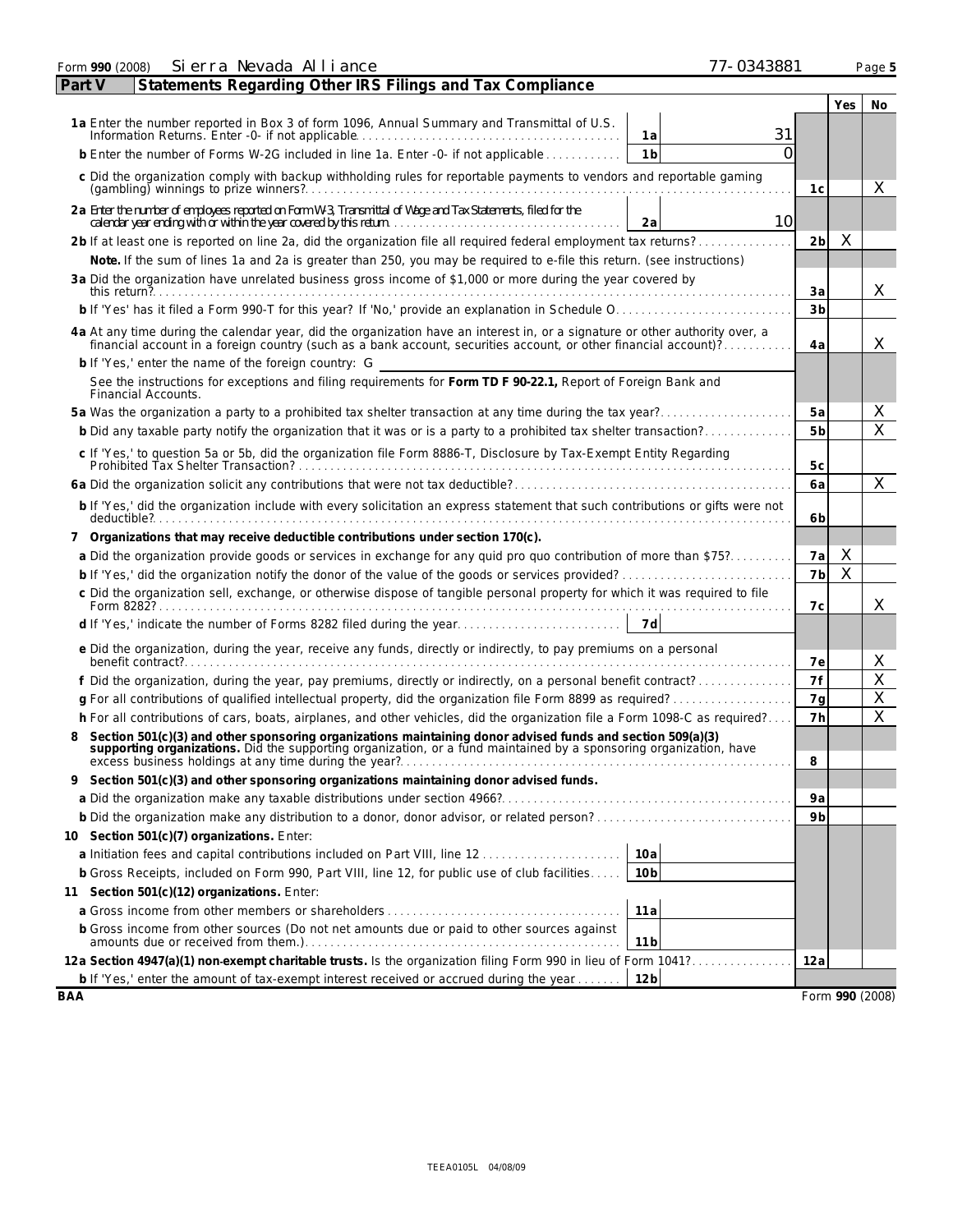| 990 (2008)<br>$\sim$<br>Form | $\sim$<br>ance<br>-Si erra<br>ΑI<br>Nevada<br>◁ | 3881ء<br>-<br>້ | Page <i>t</i> |
|------------------------------|-------------------------------------------------|-----------------|---------------|
|                              |                                                 |                 |               |

| Governance, Management and Disclosure (Sections A, B, and C request information about policies not required by the Internal Revenue Code.)<br><b>Part VI</b>                       |   |     |     |
|------------------------------------------------------------------------------------------------------------------------------------------------------------------------------------|---|-----|-----|
| Section A. Governing Body and Management                                                                                                                                           |   |     |     |
| For each 'Yes' response to lines 2-7b below, and for a 'No' response to lines 8 or 9b below, describe the circumstances,<br>processes, or changes in Schedule O. See instructions. |   | Yes | No. |
| 1a Enter the number of voting members of the governing body<br>1a                                                                                                                  |   |     |     |
| 1b                                                                                                                                                                                 |   |     |     |
| Did any officer, director, trustee, or key employee have a family relationship or a business relationship with any other                                                           |   |     |     |
| Did the organization delegate control over management duties customarily performed by or under the direct supervision<br>3                                                         |   |     |     |
| Did the organization make any significant changes to its organizational documents                                                                                                  |   |     |     |
|                                                                                                                                                                                    |   |     |     |
| Did the organization become aware during the year of a material diversion of the organization's assets?<br>5                                                                       | 5 |     |     |

| 6  |                                                                                                                                                                                                                                | 6              |   |   |
|----|--------------------------------------------------------------------------------------------------------------------------------------------------------------------------------------------------------------------------------|----------------|---|---|
|    | 7a Does the organization have members, stockholders, or other persons who may elect one or more members of the                                                                                                                 | 7а             |   | ∧ |
|    | b Are any decisions of the governing body subject to approval by members, stockholders, or other persons?                                                                                                                      | 7b             |   | ∧ |
| 8  | Did the organization contemporaneously document the meetings held or written actions undertaken during the year by<br>the following:                                                                                           |                |   |   |
|    |                                                                                                                                                                                                                                | 8al            | X |   |
|    |                                                                                                                                                                                                                                | 8b             | X |   |
|    |                                                                                                                                                                                                                                | 9a             |   |   |
|    | b If 'Yes,' does the organization have written policies and procedures governing the activities of such chapters, affiliates,<br>and branches to ensure their operations are consistent with those of the organization?        | 9 <sub>b</sub> |   |   |
| 10 | Was a copy of the Form 990 provided to the organization's governing body before it was filed? All organizations must<br>describe in Schedule O the process, if any, the organization uses to review the Form 990See. Schedul.e | 10             | X |   |
| 11 | Is there any officer, director or trustee, or key employee listed in Part VII, Section A, who cannot be reached at the organization's mailing address? If 'Yes,' provide the names and addresses in Schedule O.                |                |   |   |
|    | Section B. Policies                                                                                                                                                                                                            |                |   |   |

|                                                                                                                                                                                                                                                           |                 | Yes | No. |
|-----------------------------------------------------------------------------------------------------------------------------------------------------------------------------------------------------------------------------------------------------------|-----------------|-----|-----|
|                                                                                                                                                                                                                                                           | 12a             | X   |     |
| b Are officers, directors or trustees, and key employees required to disclose annually interests that could give rise<br>to conflicts?                                                                                                                    | 12 <sub>b</sub> | X   |     |
| c Does the organization regularly and consistently monitor and enforce compliance with the policy? If 'Yes,' describe in<br>Schedule O how this is done.                                                                                                  | 12c             | X   |     |
| 13                                                                                                                                                                                                                                                        | 13              | X   |     |
| 14                                                                                                                                                                                                                                                        | 14              | X   |     |
| Did the process for determining compensation of the following persons include a review and approval by independent persons, comparability data, and contemporaneous substantiation of the deliberation and decision:<br>15                                |                 |     |     |
|                                                                                                                                                                                                                                                           | 15a             | X   |     |
|                                                                                                                                                                                                                                                           | 15 <sub>b</sub> | X   |     |
| Describe the process in Schedule O. (see instructions)                                                                                                                                                                                                    |                 |     |     |
| 16a Did the organization invest in, contribute assets to, or participate in a joint venture or similar arrangement with a taxable                                                                                                                         | 16a             |     | Χ   |
| b If 'Yes,' has the organization adopted a written policy or procedure requiring the organization to evaluate its participation<br>in joint venture arrangements under applicable federal tax law, and taken steps to safeguard the organization's exempt | 16 <sub>b</sub> |     |     |
| Section C. Disclosures                                                                                                                                                                                                                                    |                 |     |     |

|      | CA<br>17 List the states with which a copy of this Form 990 is required to be filed G                                                                                                                                                                                                        |
|------|----------------------------------------------------------------------------------------------------------------------------------------------------------------------------------------------------------------------------------------------------------------------------------------------|
| 18 - | Section 6104 requires an organization to make its Forms 1023 (or 1024 if applicable), 990, and 990-T (501(c)(3)s only) available for public<br>inspection. Indicate how you make these available. Check all that apply.<br>$\overline{X}$ Own website<br>Another's website<br>  Upon request |
|      | 19 Describe in Schedule O whether (and if so, how) the organization makes its governing documents, conflict of interest policy, and financial<br>statements available to the public.                                                                                                         |
|      | 20 State the name, physical address, and telephone number of the person who possesses the books and records of the organization:                                                                                                                                                             |
|      | GMary Bennington P.O. Box 7989 South Lake Tahoe CA 96158 530-542-4546                                                                                                                                                                                                                        |

**BAA** Form **990** (2008)

| 0242991 |  |  |
|---------|--|--|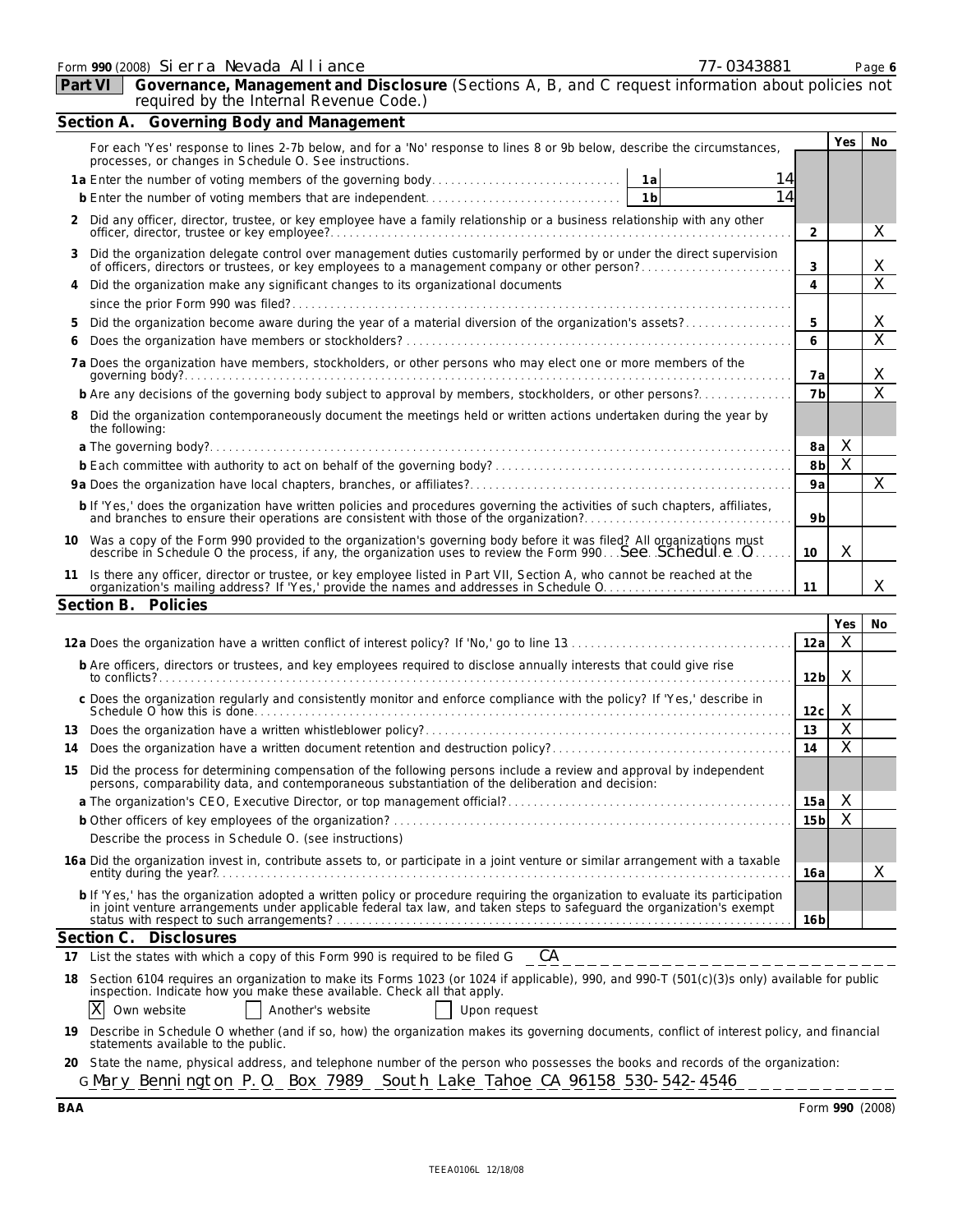**Part VII Compensation of Officers, Directors, Trustees, Key Employees, Highest Compensated Employees, and Independent Contractors**

### **Section A. Officers, Directors, Trustees, Key Employees, and Highest Compensated Employees**

**1a** Complete this table for all persons required to be listed. Use Schedule J-2 if additional space is needed.

P List all of the organization's current officers, directors, trustees (whether individuals or organizations), regardless of amount of<br>.compensation, and current key employees. Enter -0- in columns (D), (E), and (F) if no

? List the organization's five **current** highest compensated employees (other than an officer, director, trustee, or key employee) who received reportable compensation (Box 5 of Form W-2 and/or Box 7 of Form 1099-MISC) or more than \$100,000 from the organization and any related organizations.

? List all of the organization's **former** officers, key employees, and highest compensated employees who received more than \$100,000 of reportable compensation from the organization and any related organizations.

list all of the organization's former directors or trustees that received, in the capacity as a former director or trustee of the organization, more than \$10,000 of reportable compensation from the organization and any rel

List persons in the following order: individual trustees or directors; institutional trustees; officers; key employees; highest compensated employees; and former such persons.

 $\Box$  Check this box if the organization did not compensate any officer, director, trustee, or key employee.

| (A)                                    | (B)               |                                   |                       | (c)     |              |                                 |        | (D)                                                                    | (E)                                                           | (F)                                                                                         |
|----------------------------------------|-------------------|-----------------------------------|-----------------------|---------|--------------|---------------------------------|--------|------------------------------------------------------------------------|---------------------------------------------------------------|---------------------------------------------------------------------------------------------|
| Name and Title                         | Average           |                                   |                       |         |              | Position (check all that apply) |        |                                                                        | Reportable                                                    | Estimated                                                                                   |
|                                        | hours<br>per week | Individual trustee<br>or director | Institutional trustee | Officer | Key employee | Highest compensated<br>employee | Former | Reportable<br>compensation from<br>the organization<br>(W-2/1099-MISC) | compensation from<br>related organizations<br>(W-2/1099-MISC) | amount of other<br>compensation<br>from the<br>organization<br>and related<br>organizations |
| Jenny Cooper                           |                   |                                   |                       |         |              |                                 |        |                                                                        |                                                               |                                                                                             |
| Di rector                              | $\mathbf 0$       |                                   |                       |         |              |                                 |        | 0.                                                                     | 0.                                                            | 0.                                                                                          |
| Sudeep Chandra<br>Di rector            | $\mathbf 0$       |                                   |                       |         |              |                                 |        | 0.                                                                     | $\mathsf{O}.$                                                 | 0.                                                                                          |
| Pete Pumphrey<br>Di rector             | $\overline{O}$    |                                   |                       |         |              |                                 |        | 0.                                                                     | $\mathsf{O}.$                                                 | 0.                                                                                          |
| Addi e Jacobson<br>Di rector           | $\mathbf 0$       |                                   |                       |         |              |                                 |        | $\mathsf{O}$ .                                                         | 0.                                                            | 0.                                                                                          |
| Robert Johnston<br>Di rector           | $\overline{0}$    |                                   |                       |         |              |                                 |        | $\mathsf{O}.$                                                          | $\overline{0}$                                                | 0.                                                                                          |
| Terry McLaughlin<br>Di rector          | $\overline{0}$    |                                   |                       |         |              |                                 |        | $\mathsf{O}.$                                                          | 0.                                                            | 0.                                                                                          |
| Roger Pratt<br>Di rector               | $\overline{0}$    |                                   |                       |         |              |                                 |        | $\Omega$ .                                                             | $\mathsf{O}$ .                                                | 0.                                                                                          |
| Lynn Sadl er                           |                   |                                   |                       |         |              |                                 |        |                                                                        |                                                               |                                                                                             |
| Treasurer                              | $\overline{O}$    |                                   |                       |         |              |                                 |        | 0.                                                                     | 0.                                                            | $\mathsf{O}$ .                                                                              |
| Jan Chatten Brown<br>Presi dent        | $\overline{0}$    |                                   |                       |         |              |                                 |        | $\mathsf{O}$ .                                                         | $\overline{O}$ .                                              | 0.                                                                                          |
| Tracy Grubbs<br>Di rector              | $\overline{0}$    |                                   |                       |         |              |                                 |        | $\mathsf{O}.$                                                          | $\overline{0}$ .                                              | 0.                                                                                          |
| Joan Cl ayburgh<br>Executive Direc     | 40                |                                   |                       |         | Χ            |                                 |        | 63, 606.                                                               | $\mathsf{O}.$                                                 | 0.                                                                                          |
| Steve Robinson<br>Secretary            | $\overline{O}$    |                                   |                       |         |              |                                 |        | $\Omega$ .                                                             | $\Omega$ .                                                    | 0.                                                                                          |
| Betsy Rei fsni der<br>Vi ce Presi dent | $\mathbf 0$       |                                   |                       |         |              |                                 |        | 0.                                                                     | 0.                                                            | $\mathbf{0}$ .                                                                              |
| Christine Rozance<br>Di rector         | $\overline{0}$    |                                   |                       |         |              |                                 |        | 0.                                                                     | 0.                                                            | O <sub>1</sub>                                                                              |
|                                        |                   |                                   |                       |         |              |                                 |        |                                                                        |                                                               |                                                                                             |
|                                        |                   |                                   |                       |         |              |                                 |        |                                                                        |                                                               |                                                                                             |
|                                        |                   |                                   |                       |         |              |                                 |        |                                                                        |                                                               |                                                                                             |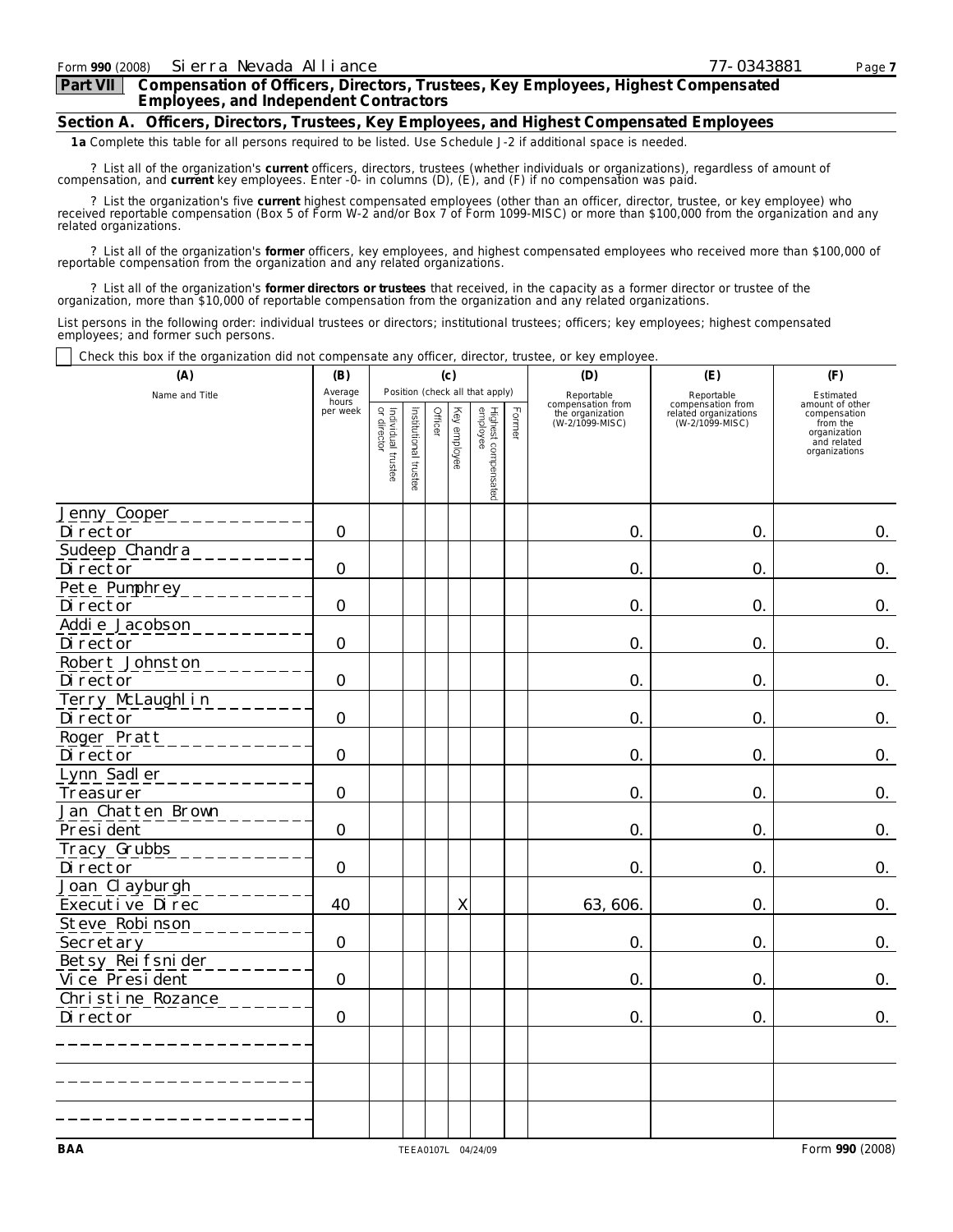## Form **990** (2008) Page **8** Sierra Nevada Alliance 77-0343881

| Section A. Officers, Directors, Trustees, Key Employees, and Highest Compensated Employees (cont.)<br>Part VII                                                                                                           |                                                                                                                                                                                                                                     |                      |         |          |                        |        |                                     |                                          |   |                              |
|--------------------------------------------------------------------------------------------------------------------------------------------------------------------------------------------------------------------------|-------------------------------------------------------------------------------------------------------------------------------------------------------------------------------------------------------------------------------------|----------------------|---------|----------|------------------------|--------|-------------------------------------|------------------------------------------|---|------------------------------|
| (A)                                                                                                                                                                                                                      | (B)                                                                                                                                                                                                                                 |                      | (c)     |          |                        |        | (D)                                 | (E)                                      |   | (F)                          |
| Name and Title                                                                                                                                                                                                           | Average Position (check all that apply)<br>hours                                                                                                                                                                                    |                      |         |          |                        |        | Reportable<br>compensation from     | Reportable<br>compensation from          |   | Estimated<br>amount of other |
|                                                                                                                                                                                                                          | individual trustee<br>of the director<br>of the set of the set of the set of the set of the set of the set of the set of the set of the set of the set of the set of the set of the set of the set of the set of the set of the set | nstitutional trustee | Officer | Ķey      | Highest co<br>employee | Former | the organization<br>(W-2/1099-MISC) | related organizations<br>(W-2/1099-MISC) |   | compensation<br>from the     |
|                                                                                                                                                                                                                          |                                                                                                                                                                                                                                     |                      |         | employee |                        |        |                                     |                                          |   | organization<br>and related  |
|                                                                                                                                                                                                                          |                                                                                                                                                                                                                                     |                      |         |          | compensa               |        |                                     |                                          |   | organizations                |
|                                                                                                                                                                                                                          |                                                                                                                                                                                                                                     |                      |         |          |                        |        |                                     |                                          |   |                              |
|                                                                                                                                                                                                                          |                                                                                                                                                                                                                                     |                      |         |          | g                      |        |                                     |                                          |   |                              |
|                                                                                                                                                                                                                          |                                                                                                                                                                                                                                     |                      |         |          |                        |        |                                     |                                          |   |                              |
|                                                                                                                                                                                                                          |                                                                                                                                                                                                                                     |                      |         |          |                        |        |                                     |                                          |   |                              |
|                                                                                                                                                                                                                          |                                                                                                                                                                                                                                     |                      |         |          |                        |        |                                     |                                          |   |                              |
|                                                                                                                                                                                                                          |                                                                                                                                                                                                                                     |                      |         |          |                        |        |                                     |                                          |   |                              |
|                                                                                                                                                                                                                          |                                                                                                                                                                                                                                     |                      |         |          |                        |        |                                     |                                          |   |                              |
|                                                                                                                                                                                                                          |                                                                                                                                                                                                                                     |                      |         |          |                        |        |                                     |                                          |   |                              |
|                                                                                                                                                                                                                          |                                                                                                                                                                                                                                     |                      |         |          |                        |        |                                     |                                          |   |                              |
|                                                                                                                                                                                                                          |                                                                                                                                                                                                                                     |                      |         |          |                        |        |                                     |                                          |   |                              |
|                                                                                                                                                                                                                          |                                                                                                                                                                                                                                     |                      |         |          |                        |        |                                     |                                          |   |                              |
|                                                                                                                                                                                                                          |                                                                                                                                                                                                                                     |                      |         |          |                        |        |                                     |                                          |   |                              |
|                                                                                                                                                                                                                          |                                                                                                                                                                                                                                     |                      |         |          |                        |        |                                     |                                          |   |                              |
|                                                                                                                                                                                                                          |                                                                                                                                                                                                                                     |                      |         |          |                        |        |                                     |                                          |   |                              |
|                                                                                                                                                                                                                          |                                                                                                                                                                                                                                     |                      |         |          |                        |        |                                     |                                          |   |                              |
|                                                                                                                                                                                                                          |                                                                                                                                                                                                                                     |                      |         |          |                        |        |                                     |                                          |   |                              |
|                                                                                                                                                                                                                          |                                                                                                                                                                                                                                     |                      |         |          |                        |        |                                     |                                          |   |                              |
|                                                                                                                                                                                                                          |                                                                                                                                                                                                                                     |                      |         |          |                        |        |                                     |                                          |   |                              |
|                                                                                                                                                                                                                          |                                                                                                                                                                                                                                     |                      |         |          |                        |        |                                     |                                          |   |                              |
|                                                                                                                                                                                                                          |                                                                                                                                                                                                                                     |                      |         |          |                        |        |                                     |                                          |   |                              |
|                                                                                                                                                                                                                          |                                                                                                                                                                                                                                     |                      |         |          |                        |        |                                     |                                          |   |                              |
|                                                                                                                                                                                                                          |                                                                                                                                                                                                                                     |                      |         |          |                        |        |                                     |                                          |   |                              |
|                                                                                                                                                                                                                          |                                                                                                                                                                                                                                     |                      |         |          |                        |        |                                     |                                          |   |                              |
|                                                                                                                                                                                                                          |                                                                                                                                                                                                                                     |                      |         |          |                        |        |                                     |                                          |   |                              |
|                                                                                                                                                                                                                          |                                                                                                                                                                                                                                     |                      |         |          |                        | G      | 63, 606.                            | 0.                                       |   | 0.                           |
| 1b Total<br>2 Total number of individuals (including those in 1a) who received more than \$100,000 in reportable compensation from the                                                                                   |                                                                                                                                                                                                                                     |                      |         |          |                        |        |                                     |                                          |   |                              |
| organization G 0                                                                                                                                                                                                         |                                                                                                                                                                                                                                     |                      |         |          |                        |        |                                     |                                          |   |                              |
|                                                                                                                                                                                                                          |                                                                                                                                                                                                                                     |                      |         |          |                        |        |                                     |                                          |   | Yes<br>No                    |
| Did the organization list any former officer, director or trustee, key employee, or highest compensated employee<br>3                                                                                                    |                                                                                                                                                                                                                                     |                      |         |          |                        |        |                                     |                                          |   |                              |
|                                                                                                                                                                                                                          |                                                                                                                                                                                                                                     |                      |         |          |                        |        |                                     |                                          | 3 | X                            |
| For any individual listed on line 1a, is the sum of reportable compensation and other compensation from<br>the organization and related organizations greater than \$150,000? If 'Yes' complete Schedule J for such<br>4 |                                                                                                                                                                                                                                     |                      |         |          |                        |        |                                     |                                          |   |                              |
|                                                                                                                                                                                                                          |                                                                                                                                                                                                                                     |                      |         |          |                        |        |                                     |                                          | 4 | X                            |
| Did any person listed on line 1a receive or accrue compensation from any unrelated organization for services<br>5                                                                                                        |                                                                                                                                                                                                                                     |                      |         |          |                        |        |                                     |                                          |   |                              |
| Section B. Independent Contractors                                                                                                                                                                                       |                                                                                                                                                                                                                                     |                      |         |          |                        |        |                                     |                                          | 5 | X                            |
| 1 Complete this table for your five highest compensated independent contractors that received more than \$100,000 of compensation from the organization.                                                                 |                                                                                                                                                                                                                                     |                      |         |          |                        |        |                                     |                                          |   |                              |
|                                                                                                                                                                                                                          |                                                                                                                                                                                                                                     |                      |         |          |                        |        |                                     |                                          |   |                              |
| (A)                                                                                                                                                                                                                      |                                                                                                                                                                                                                                     |                      |         |          |                        |        | (B)                                 |                                          |   | (C)                          |
| Name and business address                                                                                                                                                                                                |                                                                                                                                                                                                                                     |                      |         |          |                        |        | Description of Services             |                                          |   | Compensation                 |
|                                                                                                                                                                                                                          |                                                                                                                                                                                                                                     |                      |         |          |                        |        |                                     |                                          |   |                              |
|                                                                                                                                                                                                                          |                                                                                                                                                                                                                                     |                      |         |          |                        |        |                                     |                                          |   |                              |
|                                                                                                                                                                                                                          |                                                                                                                                                                                                                                     |                      |         |          |                        |        |                                     |                                          |   |                              |
|                                                                                                                                                                                                                          |                                                                                                                                                                                                                                     |                      |         |          |                        |        |                                     |                                          |   |                              |
| 2 Total number of independent contractors (including those in 1) who received more than \$100,000 in                                                                                                                     |                                                                                                                                                                                                                                     |                      |         |          |                        |        |                                     |                                          |   |                              |
| compensation from the organization G<br>0                                                                                                                                                                                |                                                                                                                                                                                                                                     |                      |         |          |                        |        |                                     |                                          |   |                              |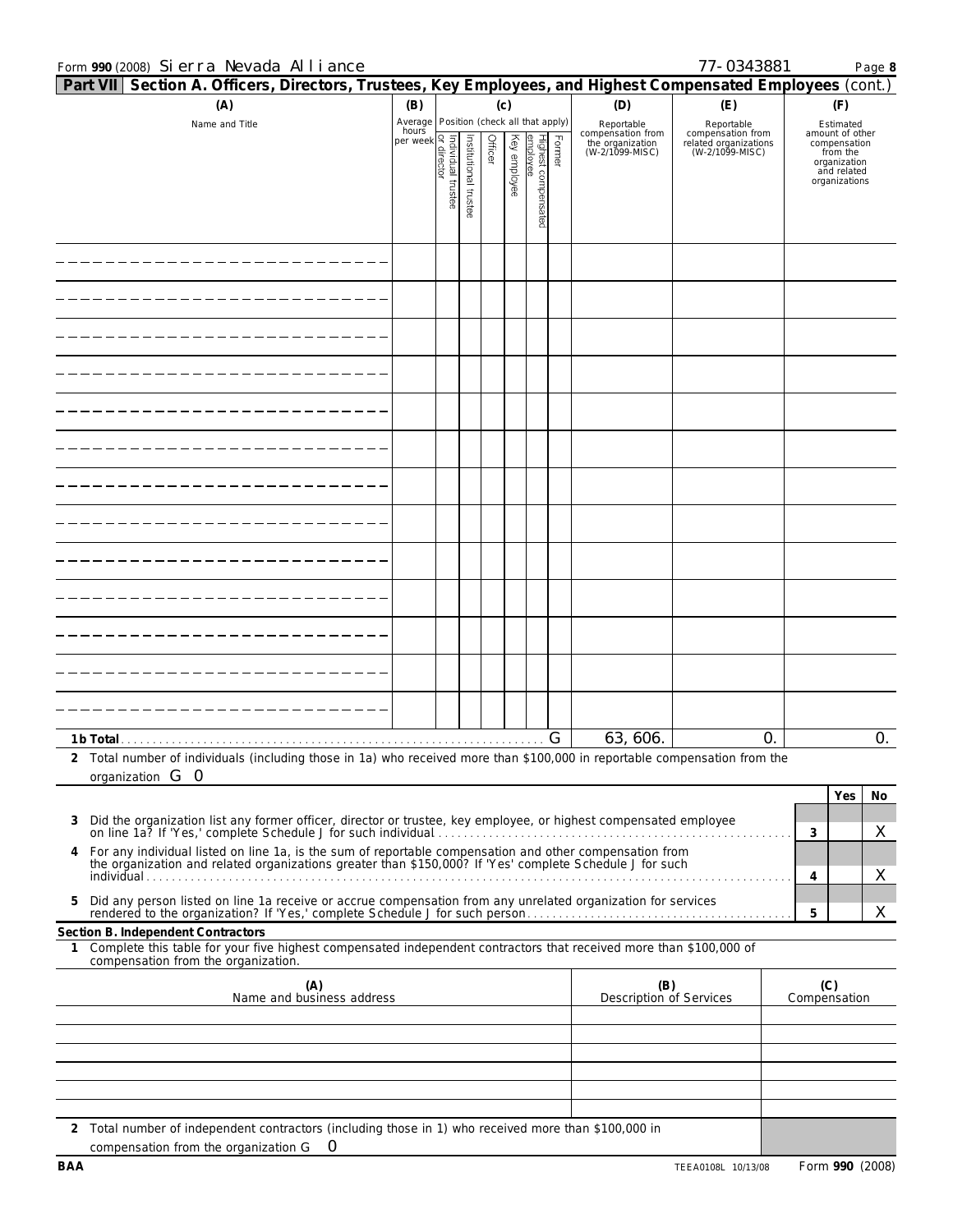#### Form **990** (2008) Page **9** Sierra Nevada Alliance 77-0343881

|                                                                                                                   | <b>Part VIII</b> Statement of Revenue                                                                                                                                                                                                                                                                                                                                                                        |                      |                                                    |                                         |                                                                           |
|-------------------------------------------------------------------------------------------------------------------|--------------------------------------------------------------------------------------------------------------------------------------------------------------------------------------------------------------------------------------------------------------------------------------------------------------------------------------------------------------------------------------------------------------|----------------------|----------------------------------------------------|-----------------------------------------|---------------------------------------------------------------------------|
|                                                                                                                   |                                                                                                                                                                                                                                                                                                                                                                                                              | (A)<br>Total revenue | (B)<br>Related or<br>exempt<br>function<br>revenue | (C)<br>Unrelated<br>business<br>revenue | (D)<br>Revenue<br>excluded from tax<br>under sections<br>512, 513, or 514 |
| <b>PROGRAM SERVICE REVENUE CONTRIBUTIONS, GIFTS, GRANTS<br/>PROGRAM SERVICE REVENUE AND OTHER SIMILAR AMOUNTS</b> | 1 a<br>1a Federated campaigns<br>1 <sub>b</sub><br>b Membership dues<br>1 <sup>c</sup><br>c Fundraising events<br>1 <sub>d</sub><br>d Related organizations<br>422, 881.<br>e Government grants (contributions).<br>1e<br>f All other contributions, gifts, grants, and<br>similar amounts not included above<br>837, 924.<br>1f<br>g Noncash contribns included in Ins 1a-1f: $\ldots$ $\overline{\$}$<br>G | 1, 260, 805.         |                                                    |                                         |                                                                           |
|                                                                                                                   | <b>Business Code</b><br>2a Annual Conference _____<br>b<br>С<br>___________________                                                                                                                                                                                                                                                                                                                          | 11, 186.             | 11, 186.                                           |                                         |                                                                           |
|                                                                                                                   | d<br>_________________ <br>________________<br>f All other program service revenue                                                                                                                                                                                                                                                                                                                           | 11, 186.             |                                                    |                                         |                                                                           |
|                                                                                                                   | Investment income (including dividends, interest and<br>3<br>G<br>Income from investment of tax-exempt bond proceeds. G<br>4<br>5<br>(i) Real<br>(ii) Personal                                                                                                                                                                                                                                               | 4, 347.              |                                                    |                                         | 4, 347.                                                                   |
|                                                                                                                   | 6a Gross Rents<br>b Less: rental expenses.<br>c Rental income or (loss)                                                                                                                                                                                                                                                                                                                                      |                      |                                                    |                                         |                                                                           |
|                                                                                                                   | (i) Securities<br>(ii) Other<br>7a Gross amount from sales of<br>assets other than inventory.<br>b Less: cost or other basis<br>and sales expenses <u>  _ _ _ _ _ _ _ _ _ _ _</u>                                                                                                                                                                                                                            |                      |                                                    |                                         |                                                                           |
| ш                                                                                                                 | 8a Gross income from fundraising events                                                                                                                                                                                                                                                                                                                                                                      |                      |                                                    |                                         |                                                                           |
| OTHER REVENU                                                                                                      | (not including $\ddagger$<br>of contributions reported on line 1c).<br>29, 337.<br>See Part IV, line 18. a<br>b Less: direct expenses  b                                                                                                                                                                                                                                                                     |                      |                                                    |                                         |                                                                           |
|                                                                                                                   | G<br>c Net income or (loss) from fundraising events<br>9a Gross income from gaming activities.<br>See Part IV, line 19. a<br>b Less: direct expenses  b                                                                                                                                                                                                                                                      | 29, 337.             |                                                    |                                         | 29, 337.                                                                  |
|                                                                                                                   | c Net income or (loss) from gaming activities G<br>10a Gross sales of inventory, less returns<br>b Less: cost of goods sold b                                                                                                                                                                                                                                                                                |                      |                                                    |                                         |                                                                           |
|                                                                                                                   | c Net income or (loss) from sales of inventory<br>Miscellaneous Revenue<br><b>Business Code</b><br><u>b___________________</u>                                                                                                                                                                                                                                                                               |                      |                                                    |                                         |                                                                           |
|                                                                                                                   | С<br>_________________<br>d All other revenue                                                                                                                                                                                                                                                                                                                                                                |                      |                                                    |                                         |                                                                           |
|                                                                                                                   | Total Revenue. Add lines 1h, 2g, 3, 4, 5, 6d, 7d, 8c, 9c,<br>12                                                                                                                                                                                                                                                                                                                                              | 1, 305, 675.         | 11, 186.                                           | $\mathbf{0}$ .                          | 33, 684.                                                                  |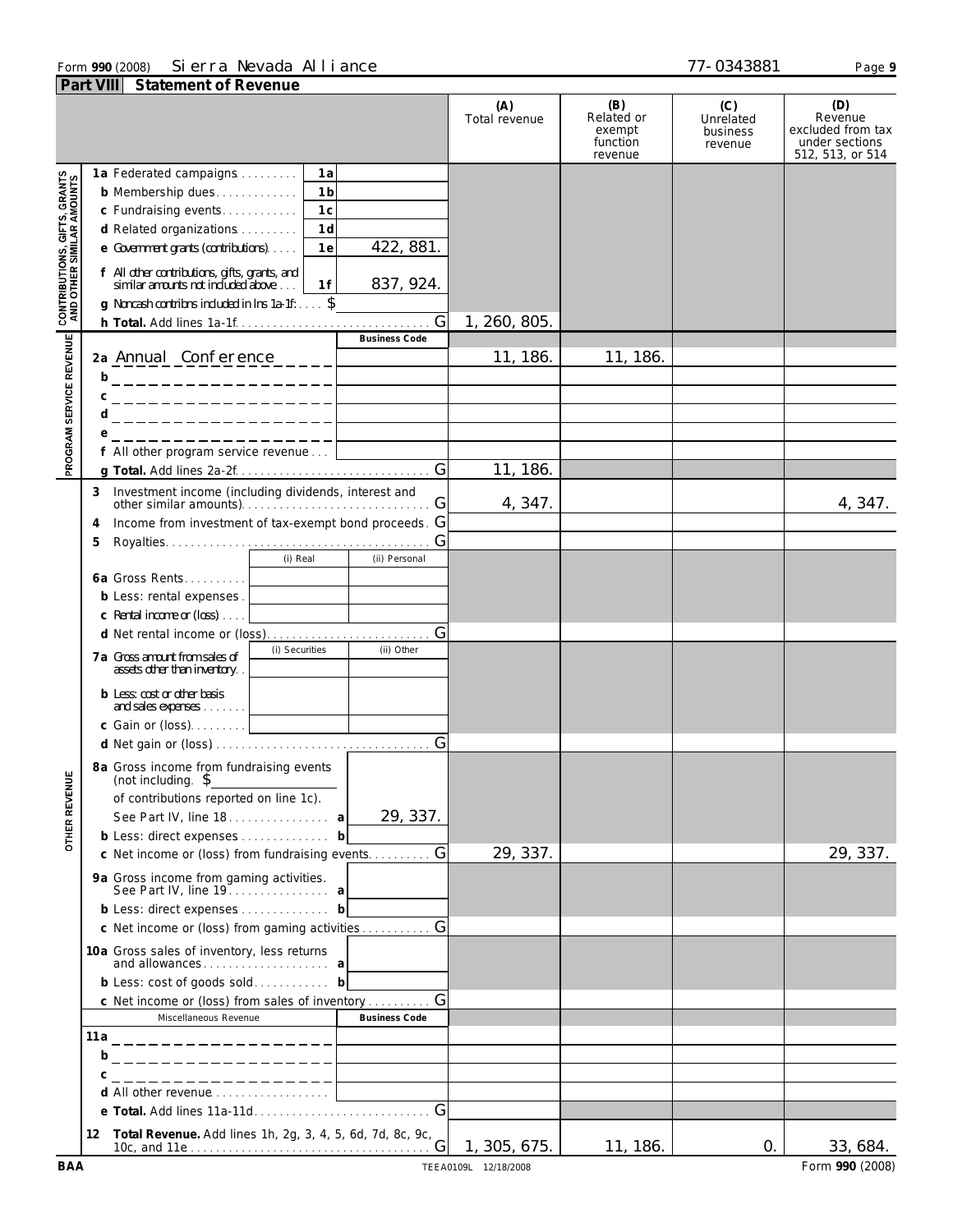## Form **990** (2008) Page **10** Sierra Nevada Alliance 77-0343881

**Section 501(c)(3) and 501(c)(4) organizations must complete all columns.**

**All other organizations must complete column (A) but are not required to complete columns (B), (C), and (D).**

| Do not include amounts reported on lines<br>6b, 7b, 8b, 9b, and 10b of Part VIII.                                                                                                                                      | (A)<br>Total expenses | (B)<br>Program service<br>expenses | (C)<br>Management and<br>general expenses | (D)<br>Fundraising<br>expenses |
|------------------------------------------------------------------------------------------------------------------------------------------------------------------------------------------------------------------------|-----------------------|------------------------------------|-------------------------------------------|--------------------------------|
| Grants and other assistance to governments<br>and organizations in the U.S. See Part IV,                                                                                                                               | 636, 893.             | 636, 893.                          |                                           |                                |
| Grants and other assistance to individuals in<br>the U.S. See Part IV, line 22.                                                                                                                                        |                       |                                    |                                           |                                |
| Grants and other assistance to governments,<br>3<br>organizations, and individuals outside the<br>U.S. See Part IV, lines 15 and $16$                                                                                  |                       |                                    |                                           |                                |
| Benefits paid to or for members<br>4                                                                                                                                                                                   |                       |                                    |                                           |                                |
| Compensation of current officers, directors,<br>5<br>trustees, and key employees                                                                                                                                       | 63, 606.              | 47, 956.                           | 8, 455.                                   | 7, 195.                        |
| Compensation not included above, to<br>disqualified persons (as defined under<br>section 4958(f)(1) and persons described in                                                                                           | 0.                    | 0.                                 | 0.                                        | O.                             |
| Other salaries and wages<br>7                                                                                                                                                                                          | 406, 932.             | 324, 013.                          | 53, 708.                                  | 29, 211.                       |
| Pension plan contributions (include section<br>$\mathsf{R}$<br>401(k) and section 403(b) employer                                                                                                                      |                       |                                    |                                           |                                |
| 9                                                                                                                                                                                                                      | 66, 900.              | 52, 851.                           | 8,697.                                    | 5, 352.                        |
| 10                                                                                                                                                                                                                     | 37, 940.              | 29, 973.                           | 4,932.                                    | 3,035.                         |
| 11 Fees for services (non-employees).                                                                                                                                                                                  |                       |                                    |                                           |                                |
| a Management                                                                                                                                                                                                           |                       |                                    |                                           |                                |
|                                                                                                                                                                                                                        |                       |                                    |                                           |                                |
|                                                                                                                                                                                                                        | 12, 271.              | 9,694.                             | 1,595.                                    | 982.                           |
|                                                                                                                                                                                                                        |                       |                                    |                                           |                                |
| e Prof fundraising svcs. See Part IV, In 17.                                                                                                                                                                           |                       |                                    |                                           |                                |
| f Investment management fees                                                                                                                                                                                           |                       |                                    |                                           |                                |
|                                                                                                                                                                                                                        | 115, 668.             | 115, 668.                          |                                           |                                |
| Advertising and promotion.<br>12                                                                                                                                                                                       |                       |                                    |                                           |                                |
| 13<br>Office expenses                                                                                                                                                                                                  | 12, 914.              | 9,897.                             | 1, 198.                                   | 1,819.                         |
| Information technology<br>14                                                                                                                                                                                           |                       |                                    |                                           |                                |
| 15                                                                                                                                                                                                                     |                       |                                    |                                           |                                |
| Occupancy<br>16                                                                                                                                                                                                        | 36, 708.              | 28, 999.                           | 4,772.                                    | 2,937.                         |
| 17                                                                                                                                                                                                                     | 16,056.               | 15, 294.                           | 300.                                      | 462.                           |
| Payments of travel or entertainment<br>18<br>expenses for any federal, state, or local                                                                                                                                 |                       |                                    |                                           |                                |
| Conferences, conventions, and meetings<br>19                                                                                                                                                                           | 51, 553.              | 50, 870.                           | 200.                                      | 483.                           |
| 20                                                                                                                                                                                                                     |                       |                                    |                                           |                                |
| Payments to affiliates<br>21.                                                                                                                                                                                          |                       |                                    |                                           |                                |
| Depreciation, depletion, and amortization<br>22                                                                                                                                                                        | 2, 224.               | 1,757.                             | 289.                                      | 178.                           |
| Insurance<br>23                                                                                                                                                                                                        |                       |                                    |                                           |                                |
| Other expenses. Itemize expenses not<br>24<br>covered above. (Expenses grouped together<br>and labeled miscellaneous may not exceed<br>5% of total expenses shown on line 25<br>$below.$ )                             |                       |                                    |                                           |                                |
| a Printing and Publications                                                                                                                                                                                            | 26, 290.              | 21, 765.                           | 483.                                      | 4,042.                         |
| b Postage and Shipping                                                                                                                                                                                                 | 9, 461.               | 3,524.                             | 1, 452.                                   | 4, 485.                        |
| c Tel ephone                                                                                                                                                                                                           | $\overline{7}$ , 864. | 6, 213.                            | 1,022.                                    | 629.                           |
| d Office Insurance                                                                                                                                                                                                     | 3,281.                |                                    | 2,461.                                    | 820.                           |
| e Bank Fees                                                                                                                                                                                                            | 2, 139.               |                                    | 1,000.                                    | 1, 139.                        |
| f All other expenses                                                                                                                                                                                                   | 1,674.                |                                    | 1,674.                                    |                                |
| Total functional expenses. Add lines 1 through 24f.<br>25                                                                                                                                                              | 1, 510, 374.          | 1, 355, 367.                       | 92, 238.                                  | 62, 769.                       |
| Joint Costs. Check here G<br>if following<br>26<br>SOP 98-2. Complete this line only if the<br>organization reported in column (B) joint<br>costs from a combined educational<br>campaign and fundraising solicitation |                       |                                    |                                           |                                |

**BAA** Form **990** (2008)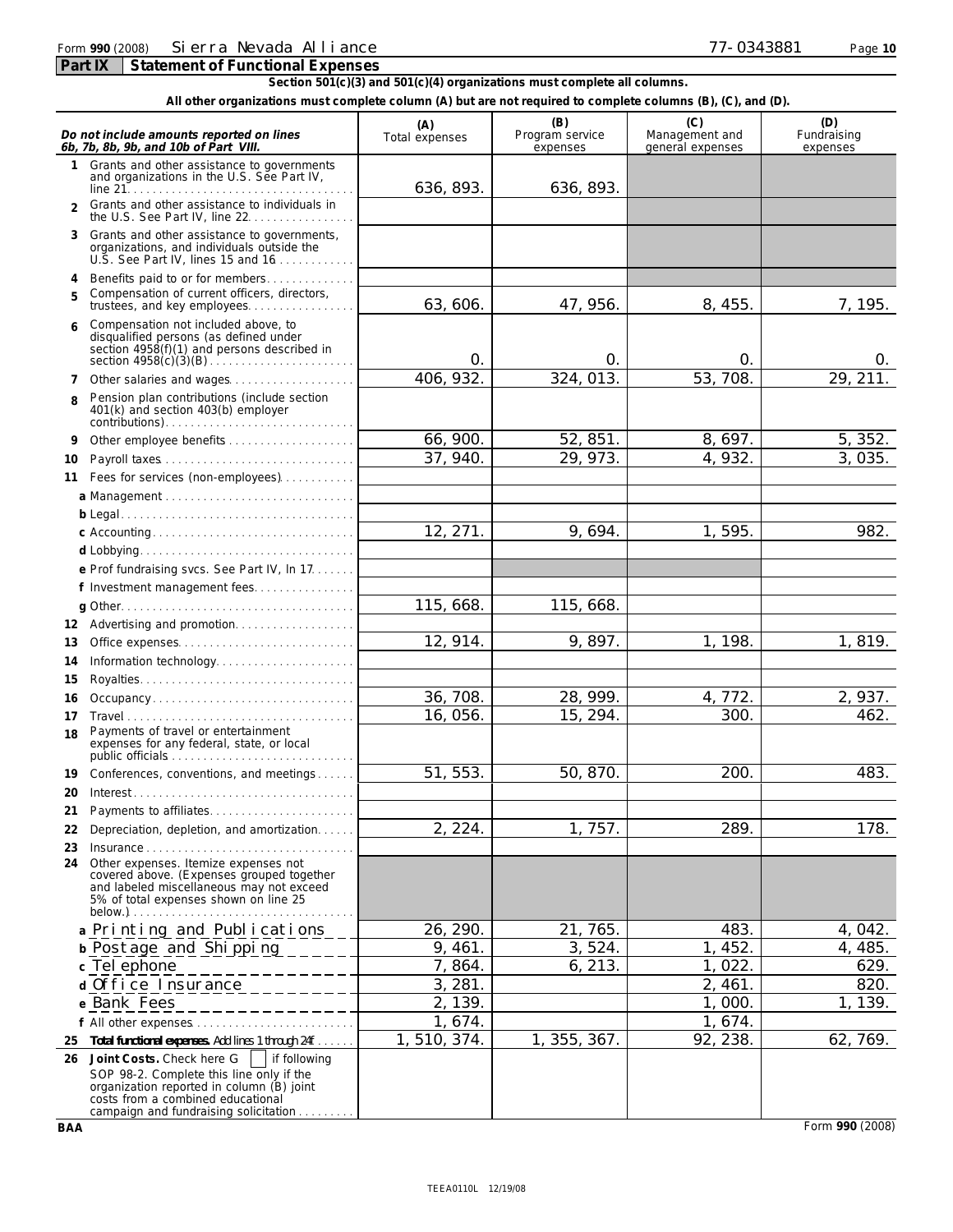## Form **990** (2008) Page **11** Sierra Nevada Alliance 77-0343881

**Part X Balance Sheet** 

|                       |               |                                                                                                                                                                             |  |              | (A)<br>Beginning of year |                     | (B)<br>End of year |           |                 |
|-----------------------|---------------|-----------------------------------------------------------------------------------------------------------------------------------------------------------------------------|--|--------------|--------------------------|---------------------|--------------------|-----------|-----------------|
|                       | 1             |                                                                                                                                                                             |  |              | 296, 141.                | $\mathbf{1}$        |                    |           | 356, 672.       |
|                       | 2             |                                                                                                                                                                             |  |              |                          | $\overline{2}$      |                    |           |                 |
|                       | 3             |                                                                                                                                                                             |  | 3            |                          |                     |                    |           |                 |
|                       |               |                                                                                                                                                                             |  |              | 1, 169, 028.             | $\overline{4}$      |                    | 907, 460. |                 |
|                       | 5             | Receivables from current and former officers, directors, trustees, key employees,                                                                                           |  |              |                          | 5                   |                    |           |                 |
|                       | 6             |                                                                                                                                                                             |  |              |                          |                     |                    |           |                 |
|                       |               | Receivables from other disqualified persons (as defined under section 4958(f)(1))<br>and persons described in section $4958(c)(3)(B)$ . Complete Part II of Schedule L<br>6 |  |              |                          |                     |                    |           |                 |
|                       | 7             |                                                                                                                                                                             |  |              |                          |                     |                    |           |                 |
| A<br>S<br>S<br>E<br>T | 8             |                                                                                                                                                                             |  |              |                          | $\overline{7}$<br>8 |                    |           |                 |
| S                     | 9             |                                                                                                                                                                             |  |              |                          | $\mathsf{Q}$        |                    |           |                 |
|                       |               | 10a Land, buildings, and equipment: cost basis 10a                                                                                                                          |  | 39, 203.     |                          |                     |                    |           |                 |
|                       |               | b Less: accumulated depreciation. Complete Part VI of                                                                                                                       |  |              |                          |                     |                    |           |                 |
|                       |               |                                                                                                                                                                             |  | 24, 462.     | 6,058.                   | 10 <sub>c</sub>     |                    |           | 14, 741.        |
|                       | 11            |                                                                                                                                                                             |  |              |                          | 11                  |                    |           |                 |
|                       | 12            | Investments ' other securities. See Part IV, line 11                                                                                                                        |  |              |                          | 12                  |                    |           |                 |
|                       | 13            |                                                                                                                                                                             |  |              |                          | 13                  |                    |           |                 |
|                       | 14            |                                                                                                                                                                             |  |              |                          | 14                  |                    |           |                 |
|                       | 15            |                                                                                                                                                                             |  |              |                          | 15                  |                    |           |                 |
|                       | 16            | Total assets. Add lines 1 through 15 (must equal line 34)                                                                                                                   |  |              | 1, 471, 227.             | 16                  | 1, 278, 873.       |           |                 |
|                       | 17            |                                                                                                                                                                             |  |              | 67, 330.                 | 17                  |                    | 45, 713.  |                 |
|                       | 18            |                                                                                                                                                                             |  |              |                          | 18                  |                    |           | 1, 940.         |
|                       | 19            |                                                                                                                                                                             |  |              |                          | 19                  |                    |           |                 |
|                       | 20            |                                                                                                                                                                             |  |              |                          | 20                  |                    |           |                 |
| A<br>B                | 21            | 21                                                                                                                                                                          |  |              |                          |                     |                    |           |                 |
|                       | 22            |                                                                                                                                                                             |  |              |                          |                     |                    |           |                 |
|                       |               | Payables to current and former officers, directors, trustees, key employees, highest compensated employees, and disqualified persons. Complete Part II                      |  |              |                          |                     |                    |           |                 |
|                       |               |                                                                                                                                                                             |  |              |                          | 22                  |                    |           |                 |
| $_{\rm S}^{\rm E}$    | 23            | Secured mortgages and notes payable to unrelated third parties                                                                                                              |  |              |                          | 23                  |                    |           | 32, 022.        |
|                       | 24            |                                                                                                                                                                             |  |              |                          | 24                  |                    |           |                 |
|                       | 25            |                                                                                                                                                                             |  |              |                          | 25                  |                    |           |                 |
|                       | 26            |                                                                                                                                                                             |  |              | 67,330                   | 26                  |                    | 79, 675.  |                 |
| n<br>F                |               | Organizations that follow SFAS 117, check here $G$ $\overline{X}$ and complete lines                                                                                        |  |              |                          |                     |                    |           |                 |
|                       |               | 27 through 29 and lines 33 and 34.                                                                                                                                          |  |              |                          |                     |                    |           |                 |
| ASSE                  | 27            |                                                                                                                                                                             |  |              | 163, 552.                | 27                  |                    | 279, 436. |                 |
|                       | 28            |                                                                                                                                                                             |  |              | 1, 240, 345.             | 28                  |                    |           | 919, 762.       |
| Ś                     | 29            |                                                                                                                                                                             |  |              |                          | 29                  |                    |           |                 |
| $_{\rm R}^{\rm O}$    |               | Organizations that do not follow SFAS 117, check here G                                                                                                                     |  | and complete |                          |                     |                    |           |                 |
| Ū                     |               | lines 30 through 34.                                                                                                                                                        |  |              |                          |                     |                    |           |                 |
| B                     | 30            |                                                                                                                                                                             |  |              |                          | 30                  |                    |           |                 |
|                       | 31            | Paid-in or capital surplus, or land, building, and equipment fund                                                                                                           |  |              |                          | 31                  |                    |           |                 |
|                       | 32            | Retained earnings, endowment, accumulated income, or other funds                                                                                                            |  |              |                          | 32                  |                    |           |                 |
| BALANCES              | 33            |                                                                                                                                                                             |  |              | 1, 403, 897.             | 33                  | 1, 199, 198.       |           |                 |
|                       | 34<br>Part XI |                                                                                                                                                                             |  |              | 1, 471<br>, 227          | 34                  | 1, 278, 873.       |           |                 |
|                       |               | <b>Financial Statements and Reporting</b>                                                                                                                                   |  |              |                          |                     |                    |           |                 |
|                       |               |                                                                                                                                                                             |  | X            |                          |                     |                    | Yes       | No.             |
| 1.                    |               | Accounting method used to prepare the Form 990:<br>  Cash<br>2a Were the organization's financial statements compiled or reviewed by an independent accountant?             |  | Accrual      | Other                    |                     | 2a                 |           | Χ               |
|                       |               | b Were the organization's financial statements audited by an independent accountant?                                                                                        |  |              |                          |                     | 2 <sub>b</sub>     |           | X               |
|                       |               | c If 'Yes' to 2a or 2b, does the organization have a committee that assumes responsibility for oversight of the audit,                                                      |  |              |                          |                     |                    |           |                 |
|                       |               | review, or compilation of its financial statements and selection of an independent accountant?                                                                              |  |              |                          |                     | 2c                 |           |                 |
|                       |               | 3a As a result of a federal award, was the organization required to undergo an audit or audits as set forth in the Single                                                   |  |              |                          |                     |                    |           |                 |
|                       |               |                                                                                                                                                                             |  |              |                          |                     | 3a                 |           | X               |
| BAA                   |               |                                                                                                                                                                             |  |              |                          |                     | 3 <sub>b</sub>     |           | Form 990 (2008) |
|                       |               |                                                                                                                                                                             |  |              |                          |                     |                    |           |                 |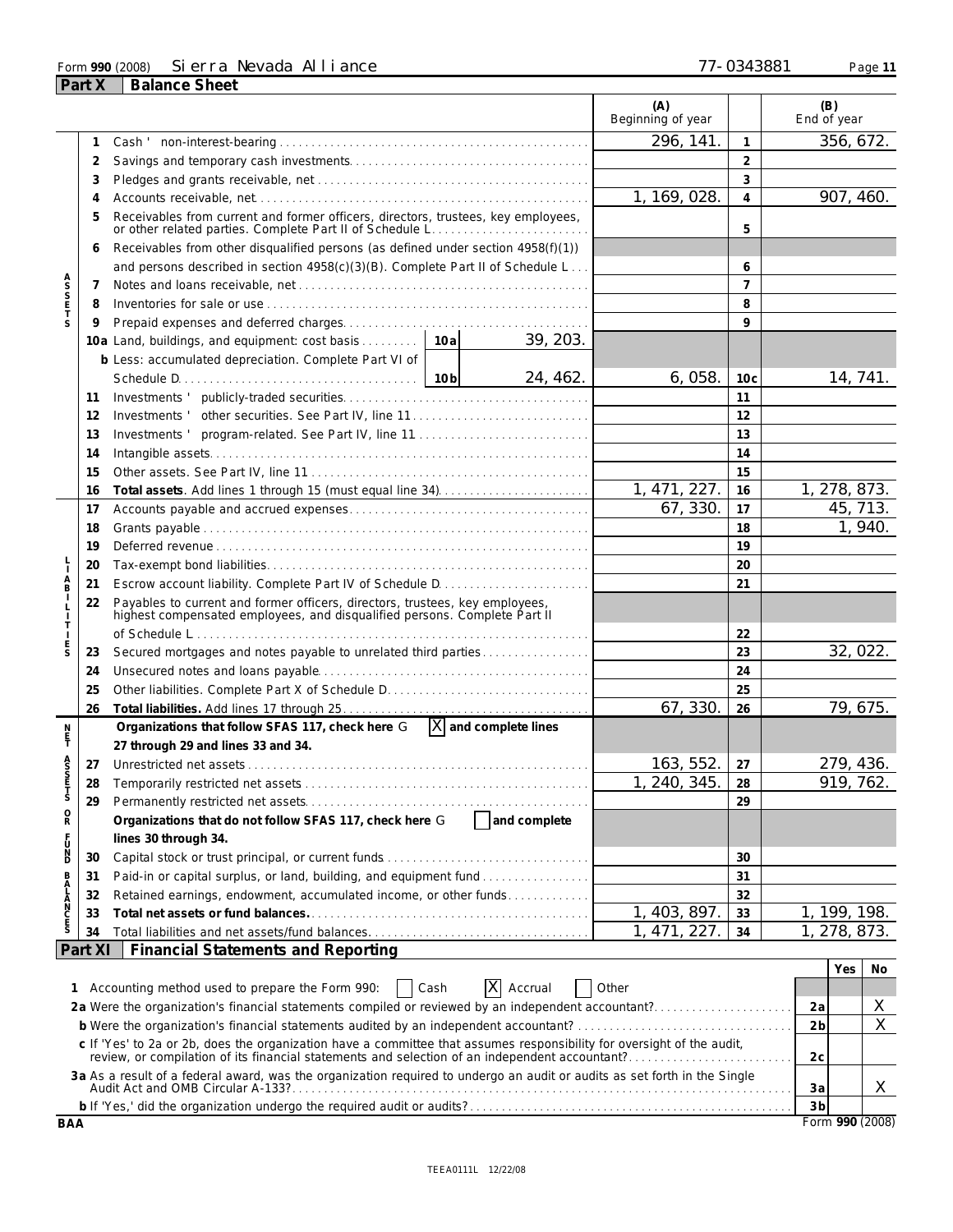| <b>SCHEDULE A</b><br><b>Public Charity Status and Public Support</b><br>2008<br>(Form 990 or 990-EZ)<br>To be completed by all section 501 (c)(3) organizations and section 4947(a)(1)<br>nonexempt charitable trusts.<br>Open to Public<br>Department of the Treasury<br>Internal Revenue Service<br>Inspection<br>G Attach to Form 990 or Form 990-EZ. G See separate instructions.<br>Employer identification number<br>Name of the organization<br>Si erra Nevada Alliance<br>77-0343881<br>Reason for Public Charity Status (All organizations must complete this part.)<br>Part I<br>(see instructions)<br>The organization is not a private foundation because it is: (Please check only one organization.)<br>A church, convention of churches or association of churches described in section 170(b)(1)(A)(i).<br>1<br>A school described in section 170(b)(1)(A)(ii). (Attach Schedule E.)<br>2<br>A hospital or cooperative hospital service organization described in section 170(b)(1)(A)(iii). (Attach Schedule H.)<br>3<br>A medical research organization operated in conjunction with a hospital described in section 170(b)(1)(A)(iii). Enter the hospital's<br>4<br>name, city, and state:<br>An organization operated for the benefit of a college or university owned or operated by a governmental unit described in section<br>5<br>$170(b)(1)(A)(iv)$ . (Complete Part II.)<br>A federal, state, or local government or governmental unit described in section 170(b)(1)(A)(v).<br>6<br>An organization that normally receives a substantial part of its support from a governmental unit or from the general public described<br>7<br>Χ<br>in section 170(b)(1)(A)(vi). (Complete Part II.)<br>8<br>A community trust described in section 170(b)(1)(A)(vi). (Complete Part II.)<br>An organization that normally receives: (1) more than 33-1/3 % of its support from contributions, membership fees, and gross receipts<br>9<br>from activities related to its exempt functions 'subject to certain exceptions, and (2) no more than 33-1/3 % of its support from gross<br>investment income and unrelated business taxable income (less section 511 tax) from businesses acquired by the organization after<br>June 30, 1975. See section 509(a)(2). (Complete Part III.)<br>An organization organized and operated exclusively to test for public safety. See section 509(a)(4). (see instructions)<br>10<br>An organization organized and operated exclusively for the benefit of, to perform the functions of, or carry out the purposes of one or<br>11<br>more publicly supported organizations described in section $509(a)(1)$ or section $509(a)(2)$ . See section $509(a)(3)$ . Check the box that<br>describes the type of supporting organization and complete lines 11e through 11h.<br>Type I<br>b<br>Type II<br>Type III ' Functionally integrated<br>C<br>Type III' Other<br>a<br>By checking this box, I certify that the organization is not controlled directly or indirectly by one or more disqualified persons other<br>е<br>than foundation managers and other than one or more publicly supported organizations described in section 509(a)(1) or section<br>$509(a)(2)$ .<br>If the organization received a written determination from the IRS that is a Type I, Type II or Type III supporting organization,<br>f<br>Since August 17, 2006, has the organization accepted any gift or contribution from any of the following persons?<br>g<br>Yes<br>No<br>(i)<br>a person who directly or indirectly controls, either alone or together with persons described in (ii) and (iii)<br>below, the governing body of the supported organization?<br>11 $g(i)$<br>(ii)<br>11 g (ii)<br>(iii)<br>11g(iii)<br>Provide the following information about the organizations the organization supports.<br>h<br>(ii) EIN<br>(i) Name of Supported<br>(iii) Type of organization<br>(v) Did you notify<br>(vi) Is the<br>(vii) Amount of Support<br>$(iv)$ Is the<br>Organization<br>(described on lines 1-9<br>organization in col.<br>the organization in<br>organization in col.<br>above or IRC section<br>(i) listed in your<br>col. (i) of<br>(i) organized in the<br>(see instructions))<br>qoverning<br>U.S.?<br>your support?<br>document?<br>Yes<br>Yes<br>No<br>Yes<br>No<br>No<br>Total |  |  |  |  |  |  |  |  | OMB No. 1545-0047 |  |
|----------------------------------------------------------------------------------------------------------------------------------------------------------------------------------------------------------------------------------------------------------------------------------------------------------------------------------------------------------------------------------------------------------------------------------------------------------------------------------------------------------------------------------------------------------------------------------------------------------------------------------------------------------------------------------------------------------------------------------------------------------------------------------------------------------------------------------------------------------------------------------------------------------------------------------------------------------------------------------------------------------------------------------------------------------------------------------------------------------------------------------------------------------------------------------------------------------------------------------------------------------------------------------------------------------------------------------------------------------------------------------------------------------------------------------------------------------------------------------------------------------------------------------------------------------------------------------------------------------------------------------------------------------------------------------------------------------------------------------------------------------------------------------------------------------------------------------------------------------------------------------------------------------------------------------------------------------------------------------------------------------------------------------------------------------------------------------------------------------------------------------------------------------------------------------------------------------------------------------------------------------------------------------------------------------------------------------------------------------------------------------------------------------------------------------------------------------------------------------------------------------------------------------------------------------------------------------------------------------------------------------------------------------------------------------------------------------------------------------------------------------------------------------------------------------------------------------------------------------------------------------------------------------------------------------------------------------------------------------------------------------------------------------------------------------------------------------------------------------------------------------------------------------------------------------------------------------------------------------------------------------------------------------------------------------------------------------------------------------------------------------------------------------------------------------------------------------------------------------------------------------------------------------------------------------------------------------------------------------------------------------------------------------------------------------------------------------------------------------------------------------------------------------------------------------------------------------------------------------------------------------------------------------------------------------------------------------------------------------------------------------------------------------------------------------------------------------------------------------------------------------------------------------------------------------------------------------------------------------------------------------------------------------------------------------------------------------------------|--|--|--|--|--|--|--|--|-------------------|--|
|                                                                                                                                                                                                                                                                                                                                                                                                                                                                                                                                                                                                                                                                                                                                                                                                                                                                                                                                                                                                                                                                                                                                                                                                                                                                                                                                                                                                                                                                                                                                                                                                                                                                                                                                                                                                                                                                                                                                                                                                                                                                                                                                                                                                                                                                                                                                                                                                                                                                                                                                                                                                                                                                                                                                                                                                                                                                                                                                                                                                                                                                                                                                                                                                                                                                                                                                                                                                                                                                                                                                                                                                                                                                                                                                                                                                                                                                                                                                                                                                                                                                                                                                                                                                                                                                                                                                              |  |  |  |  |  |  |  |  |                   |  |
|                                                                                                                                                                                                                                                                                                                                                                                                                                                                                                                                                                                                                                                                                                                                                                                                                                                                                                                                                                                                                                                                                                                                                                                                                                                                                                                                                                                                                                                                                                                                                                                                                                                                                                                                                                                                                                                                                                                                                                                                                                                                                                                                                                                                                                                                                                                                                                                                                                                                                                                                                                                                                                                                                                                                                                                                                                                                                                                                                                                                                                                                                                                                                                                                                                                                                                                                                                                                                                                                                                                                                                                                                                                                                                                                                                                                                                                                                                                                                                                                                                                                                                                                                                                                                                                                                                                                              |  |  |  |  |  |  |  |  |                   |  |
|                                                                                                                                                                                                                                                                                                                                                                                                                                                                                                                                                                                                                                                                                                                                                                                                                                                                                                                                                                                                                                                                                                                                                                                                                                                                                                                                                                                                                                                                                                                                                                                                                                                                                                                                                                                                                                                                                                                                                                                                                                                                                                                                                                                                                                                                                                                                                                                                                                                                                                                                                                                                                                                                                                                                                                                                                                                                                                                                                                                                                                                                                                                                                                                                                                                                                                                                                                                                                                                                                                                                                                                                                                                                                                                                                                                                                                                                                                                                                                                                                                                                                                                                                                                                                                                                                                                                              |  |  |  |  |  |  |  |  |                   |  |
|                                                                                                                                                                                                                                                                                                                                                                                                                                                                                                                                                                                                                                                                                                                                                                                                                                                                                                                                                                                                                                                                                                                                                                                                                                                                                                                                                                                                                                                                                                                                                                                                                                                                                                                                                                                                                                                                                                                                                                                                                                                                                                                                                                                                                                                                                                                                                                                                                                                                                                                                                                                                                                                                                                                                                                                                                                                                                                                                                                                                                                                                                                                                                                                                                                                                                                                                                                                                                                                                                                                                                                                                                                                                                                                                                                                                                                                                                                                                                                                                                                                                                                                                                                                                                                                                                                                                              |  |  |  |  |  |  |  |  |                   |  |
|                                                                                                                                                                                                                                                                                                                                                                                                                                                                                                                                                                                                                                                                                                                                                                                                                                                                                                                                                                                                                                                                                                                                                                                                                                                                                                                                                                                                                                                                                                                                                                                                                                                                                                                                                                                                                                                                                                                                                                                                                                                                                                                                                                                                                                                                                                                                                                                                                                                                                                                                                                                                                                                                                                                                                                                                                                                                                                                                                                                                                                                                                                                                                                                                                                                                                                                                                                                                                                                                                                                                                                                                                                                                                                                                                                                                                                                                                                                                                                                                                                                                                                                                                                                                                                                                                                                                              |  |  |  |  |  |  |  |  |                   |  |
|                                                                                                                                                                                                                                                                                                                                                                                                                                                                                                                                                                                                                                                                                                                                                                                                                                                                                                                                                                                                                                                                                                                                                                                                                                                                                                                                                                                                                                                                                                                                                                                                                                                                                                                                                                                                                                                                                                                                                                                                                                                                                                                                                                                                                                                                                                                                                                                                                                                                                                                                                                                                                                                                                                                                                                                                                                                                                                                                                                                                                                                                                                                                                                                                                                                                                                                                                                                                                                                                                                                                                                                                                                                                                                                                                                                                                                                                                                                                                                                                                                                                                                                                                                                                                                                                                                                                              |  |  |  |  |  |  |  |  |                   |  |
|                                                                                                                                                                                                                                                                                                                                                                                                                                                                                                                                                                                                                                                                                                                                                                                                                                                                                                                                                                                                                                                                                                                                                                                                                                                                                                                                                                                                                                                                                                                                                                                                                                                                                                                                                                                                                                                                                                                                                                                                                                                                                                                                                                                                                                                                                                                                                                                                                                                                                                                                                                                                                                                                                                                                                                                                                                                                                                                                                                                                                                                                                                                                                                                                                                                                                                                                                                                                                                                                                                                                                                                                                                                                                                                                                                                                                                                                                                                                                                                                                                                                                                                                                                                                                                                                                                                                              |  |  |  |  |  |  |  |  |                   |  |
|                                                                                                                                                                                                                                                                                                                                                                                                                                                                                                                                                                                                                                                                                                                                                                                                                                                                                                                                                                                                                                                                                                                                                                                                                                                                                                                                                                                                                                                                                                                                                                                                                                                                                                                                                                                                                                                                                                                                                                                                                                                                                                                                                                                                                                                                                                                                                                                                                                                                                                                                                                                                                                                                                                                                                                                                                                                                                                                                                                                                                                                                                                                                                                                                                                                                                                                                                                                                                                                                                                                                                                                                                                                                                                                                                                                                                                                                                                                                                                                                                                                                                                                                                                                                                                                                                                                                              |  |  |  |  |  |  |  |  |                   |  |
|                                                                                                                                                                                                                                                                                                                                                                                                                                                                                                                                                                                                                                                                                                                                                                                                                                                                                                                                                                                                                                                                                                                                                                                                                                                                                                                                                                                                                                                                                                                                                                                                                                                                                                                                                                                                                                                                                                                                                                                                                                                                                                                                                                                                                                                                                                                                                                                                                                                                                                                                                                                                                                                                                                                                                                                                                                                                                                                                                                                                                                                                                                                                                                                                                                                                                                                                                                                                                                                                                                                                                                                                                                                                                                                                                                                                                                                                                                                                                                                                                                                                                                                                                                                                                                                                                                                                              |  |  |  |  |  |  |  |  |                   |  |
|                                                                                                                                                                                                                                                                                                                                                                                                                                                                                                                                                                                                                                                                                                                                                                                                                                                                                                                                                                                                                                                                                                                                                                                                                                                                                                                                                                                                                                                                                                                                                                                                                                                                                                                                                                                                                                                                                                                                                                                                                                                                                                                                                                                                                                                                                                                                                                                                                                                                                                                                                                                                                                                                                                                                                                                                                                                                                                                                                                                                                                                                                                                                                                                                                                                                                                                                                                                                                                                                                                                                                                                                                                                                                                                                                                                                                                                                                                                                                                                                                                                                                                                                                                                                                                                                                                                                              |  |  |  |  |  |  |  |  |                   |  |
|                                                                                                                                                                                                                                                                                                                                                                                                                                                                                                                                                                                                                                                                                                                                                                                                                                                                                                                                                                                                                                                                                                                                                                                                                                                                                                                                                                                                                                                                                                                                                                                                                                                                                                                                                                                                                                                                                                                                                                                                                                                                                                                                                                                                                                                                                                                                                                                                                                                                                                                                                                                                                                                                                                                                                                                                                                                                                                                                                                                                                                                                                                                                                                                                                                                                                                                                                                                                                                                                                                                                                                                                                                                                                                                                                                                                                                                                                                                                                                                                                                                                                                                                                                                                                                                                                                                                              |  |  |  |  |  |  |  |  |                   |  |
|                                                                                                                                                                                                                                                                                                                                                                                                                                                                                                                                                                                                                                                                                                                                                                                                                                                                                                                                                                                                                                                                                                                                                                                                                                                                                                                                                                                                                                                                                                                                                                                                                                                                                                                                                                                                                                                                                                                                                                                                                                                                                                                                                                                                                                                                                                                                                                                                                                                                                                                                                                                                                                                                                                                                                                                                                                                                                                                                                                                                                                                                                                                                                                                                                                                                                                                                                                                                                                                                                                                                                                                                                                                                                                                                                                                                                                                                                                                                                                                                                                                                                                                                                                                                                                                                                                                                              |  |  |  |  |  |  |  |  |                   |  |
|                                                                                                                                                                                                                                                                                                                                                                                                                                                                                                                                                                                                                                                                                                                                                                                                                                                                                                                                                                                                                                                                                                                                                                                                                                                                                                                                                                                                                                                                                                                                                                                                                                                                                                                                                                                                                                                                                                                                                                                                                                                                                                                                                                                                                                                                                                                                                                                                                                                                                                                                                                                                                                                                                                                                                                                                                                                                                                                                                                                                                                                                                                                                                                                                                                                                                                                                                                                                                                                                                                                                                                                                                                                                                                                                                                                                                                                                                                                                                                                                                                                                                                                                                                                                                                                                                                                                              |  |  |  |  |  |  |  |  |                   |  |
|                                                                                                                                                                                                                                                                                                                                                                                                                                                                                                                                                                                                                                                                                                                                                                                                                                                                                                                                                                                                                                                                                                                                                                                                                                                                                                                                                                                                                                                                                                                                                                                                                                                                                                                                                                                                                                                                                                                                                                                                                                                                                                                                                                                                                                                                                                                                                                                                                                                                                                                                                                                                                                                                                                                                                                                                                                                                                                                                                                                                                                                                                                                                                                                                                                                                                                                                                                                                                                                                                                                                                                                                                                                                                                                                                                                                                                                                                                                                                                                                                                                                                                                                                                                                                                                                                                                                              |  |  |  |  |  |  |  |  |                   |  |
|                                                                                                                                                                                                                                                                                                                                                                                                                                                                                                                                                                                                                                                                                                                                                                                                                                                                                                                                                                                                                                                                                                                                                                                                                                                                                                                                                                                                                                                                                                                                                                                                                                                                                                                                                                                                                                                                                                                                                                                                                                                                                                                                                                                                                                                                                                                                                                                                                                                                                                                                                                                                                                                                                                                                                                                                                                                                                                                                                                                                                                                                                                                                                                                                                                                                                                                                                                                                                                                                                                                                                                                                                                                                                                                                                                                                                                                                                                                                                                                                                                                                                                                                                                                                                                                                                                                                              |  |  |  |  |  |  |  |  |                   |  |
|                                                                                                                                                                                                                                                                                                                                                                                                                                                                                                                                                                                                                                                                                                                                                                                                                                                                                                                                                                                                                                                                                                                                                                                                                                                                                                                                                                                                                                                                                                                                                                                                                                                                                                                                                                                                                                                                                                                                                                                                                                                                                                                                                                                                                                                                                                                                                                                                                                                                                                                                                                                                                                                                                                                                                                                                                                                                                                                                                                                                                                                                                                                                                                                                                                                                                                                                                                                                                                                                                                                                                                                                                                                                                                                                                                                                                                                                                                                                                                                                                                                                                                                                                                                                                                                                                                                                              |  |  |  |  |  |  |  |  |                   |  |
|                                                                                                                                                                                                                                                                                                                                                                                                                                                                                                                                                                                                                                                                                                                                                                                                                                                                                                                                                                                                                                                                                                                                                                                                                                                                                                                                                                                                                                                                                                                                                                                                                                                                                                                                                                                                                                                                                                                                                                                                                                                                                                                                                                                                                                                                                                                                                                                                                                                                                                                                                                                                                                                                                                                                                                                                                                                                                                                                                                                                                                                                                                                                                                                                                                                                                                                                                                                                                                                                                                                                                                                                                                                                                                                                                                                                                                                                                                                                                                                                                                                                                                                                                                                                                                                                                                                                              |  |  |  |  |  |  |  |  |                   |  |
|                                                                                                                                                                                                                                                                                                                                                                                                                                                                                                                                                                                                                                                                                                                                                                                                                                                                                                                                                                                                                                                                                                                                                                                                                                                                                                                                                                                                                                                                                                                                                                                                                                                                                                                                                                                                                                                                                                                                                                                                                                                                                                                                                                                                                                                                                                                                                                                                                                                                                                                                                                                                                                                                                                                                                                                                                                                                                                                                                                                                                                                                                                                                                                                                                                                                                                                                                                                                                                                                                                                                                                                                                                                                                                                                                                                                                                                                                                                                                                                                                                                                                                                                                                                                                                                                                                                                              |  |  |  |  |  |  |  |  |                   |  |
|                                                                                                                                                                                                                                                                                                                                                                                                                                                                                                                                                                                                                                                                                                                                                                                                                                                                                                                                                                                                                                                                                                                                                                                                                                                                                                                                                                                                                                                                                                                                                                                                                                                                                                                                                                                                                                                                                                                                                                                                                                                                                                                                                                                                                                                                                                                                                                                                                                                                                                                                                                                                                                                                                                                                                                                                                                                                                                                                                                                                                                                                                                                                                                                                                                                                                                                                                                                                                                                                                                                                                                                                                                                                                                                                                                                                                                                                                                                                                                                                                                                                                                                                                                                                                                                                                                                                              |  |  |  |  |  |  |  |  |                   |  |
|                                                                                                                                                                                                                                                                                                                                                                                                                                                                                                                                                                                                                                                                                                                                                                                                                                                                                                                                                                                                                                                                                                                                                                                                                                                                                                                                                                                                                                                                                                                                                                                                                                                                                                                                                                                                                                                                                                                                                                                                                                                                                                                                                                                                                                                                                                                                                                                                                                                                                                                                                                                                                                                                                                                                                                                                                                                                                                                                                                                                                                                                                                                                                                                                                                                                                                                                                                                                                                                                                                                                                                                                                                                                                                                                                                                                                                                                                                                                                                                                                                                                                                                                                                                                                                                                                                                                              |  |  |  |  |  |  |  |  |                   |  |
|                                                                                                                                                                                                                                                                                                                                                                                                                                                                                                                                                                                                                                                                                                                                                                                                                                                                                                                                                                                                                                                                                                                                                                                                                                                                                                                                                                                                                                                                                                                                                                                                                                                                                                                                                                                                                                                                                                                                                                                                                                                                                                                                                                                                                                                                                                                                                                                                                                                                                                                                                                                                                                                                                                                                                                                                                                                                                                                                                                                                                                                                                                                                                                                                                                                                                                                                                                                                                                                                                                                                                                                                                                                                                                                                                                                                                                                                                                                                                                                                                                                                                                                                                                                                                                                                                                                                              |  |  |  |  |  |  |  |  |                   |  |
|                                                                                                                                                                                                                                                                                                                                                                                                                                                                                                                                                                                                                                                                                                                                                                                                                                                                                                                                                                                                                                                                                                                                                                                                                                                                                                                                                                                                                                                                                                                                                                                                                                                                                                                                                                                                                                                                                                                                                                                                                                                                                                                                                                                                                                                                                                                                                                                                                                                                                                                                                                                                                                                                                                                                                                                                                                                                                                                                                                                                                                                                                                                                                                                                                                                                                                                                                                                                                                                                                                                                                                                                                                                                                                                                                                                                                                                                                                                                                                                                                                                                                                                                                                                                                                                                                                                                              |  |  |  |  |  |  |  |  |                   |  |
|                                                                                                                                                                                                                                                                                                                                                                                                                                                                                                                                                                                                                                                                                                                                                                                                                                                                                                                                                                                                                                                                                                                                                                                                                                                                                                                                                                                                                                                                                                                                                                                                                                                                                                                                                                                                                                                                                                                                                                                                                                                                                                                                                                                                                                                                                                                                                                                                                                                                                                                                                                                                                                                                                                                                                                                                                                                                                                                                                                                                                                                                                                                                                                                                                                                                                                                                                                                                                                                                                                                                                                                                                                                                                                                                                                                                                                                                                                                                                                                                                                                                                                                                                                                                                                                                                                                                              |  |  |  |  |  |  |  |  |                   |  |
|                                                                                                                                                                                                                                                                                                                                                                                                                                                                                                                                                                                                                                                                                                                                                                                                                                                                                                                                                                                                                                                                                                                                                                                                                                                                                                                                                                                                                                                                                                                                                                                                                                                                                                                                                                                                                                                                                                                                                                                                                                                                                                                                                                                                                                                                                                                                                                                                                                                                                                                                                                                                                                                                                                                                                                                                                                                                                                                                                                                                                                                                                                                                                                                                                                                                                                                                                                                                                                                                                                                                                                                                                                                                                                                                                                                                                                                                                                                                                                                                                                                                                                                                                                                                                                                                                                                                              |  |  |  |  |  |  |  |  |                   |  |
|                                                                                                                                                                                                                                                                                                                                                                                                                                                                                                                                                                                                                                                                                                                                                                                                                                                                                                                                                                                                                                                                                                                                                                                                                                                                                                                                                                                                                                                                                                                                                                                                                                                                                                                                                                                                                                                                                                                                                                                                                                                                                                                                                                                                                                                                                                                                                                                                                                                                                                                                                                                                                                                                                                                                                                                                                                                                                                                                                                                                                                                                                                                                                                                                                                                                                                                                                                                                                                                                                                                                                                                                                                                                                                                                                                                                                                                                                                                                                                                                                                                                                                                                                                                                                                                                                                                                              |  |  |  |  |  |  |  |  |                   |  |
|                                                                                                                                                                                                                                                                                                                                                                                                                                                                                                                                                                                                                                                                                                                                                                                                                                                                                                                                                                                                                                                                                                                                                                                                                                                                                                                                                                                                                                                                                                                                                                                                                                                                                                                                                                                                                                                                                                                                                                                                                                                                                                                                                                                                                                                                                                                                                                                                                                                                                                                                                                                                                                                                                                                                                                                                                                                                                                                                                                                                                                                                                                                                                                                                                                                                                                                                                                                                                                                                                                                                                                                                                                                                                                                                                                                                                                                                                                                                                                                                                                                                                                                                                                                                                                                                                                                                              |  |  |  |  |  |  |  |  |                   |  |
|                                                                                                                                                                                                                                                                                                                                                                                                                                                                                                                                                                                                                                                                                                                                                                                                                                                                                                                                                                                                                                                                                                                                                                                                                                                                                                                                                                                                                                                                                                                                                                                                                                                                                                                                                                                                                                                                                                                                                                                                                                                                                                                                                                                                                                                                                                                                                                                                                                                                                                                                                                                                                                                                                                                                                                                                                                                                                                                                                                                                                                                                                                                                                                                                                                                                                                                                                                                                                                                                                                                                                                                                                                                                                                                                                                                                                                                                                                                                                                                                                                                                                                                                                                                                                                                                                                                                              |  |  |  |  |  |  |  |  |                   |  |
|                                                                                                                                                                                                                                                                                                                                                                                                                                                                                                                                                                                                                                                                                                                                                                                                                                                                                                                                                                                                                                                                                                                                                                                                                                                                                                                                                                                                                                                                                                                                                                                                                                                                                                                                                                                                                                                                                                                                                                                                                                                                                                                                                                                                                                                                                                                                                                                                                                                                                                                                                                                                                                                                                                                                                                                                                                                                                                                                                                                                                                                                                                                                                                                                                                                                                                                                                                                                                                                                                                                                                                                                                                                                                                                                                                                                                                                                                                                                                                                                                                                                                                                                                                                                                                                                                                                                              |  |  |  |  |  |  |  |  |                   |  |
|                                                                                                                                                                                                                                                                                                                                                                                                                                                                                                                                                                                                                                                                                                                                                                                                                                                                                                                                                                                                                                                                                                                                                                                                                                                                                                                                                                                                                                                                                                                                                                                                                                                                                                                                                                                                                                                                                                                                                                                                                                                                                                                                                                                                                                                                                                                                                                                                                                                                                                                                                                                                                                                                                                                                                                                                                                                                                                                                                                                                                                                                                                                                                                                                                                                                                                                                                                                                                                                                                                                                                                                                                                                                                                                                                                                                                                                                                                                                                                                                                                                                                                                                                                                                                                                                                                                                              |  |  |  |  |  |  |  |  |                   |  |
|                                                                                                                                                                                                                                                                                                                                                                                                                                                                                                                                                                                                                                                                                                                                                                                                                                                                                                                                                                                                                                                                                                                                                                                                                                                                                                                                                                                                                                                                                                                                                                                                                                                                                                                                                                                                                                                                                                                                                                                                                                                                                                                                                                                                                                                                                                                                                                                                                                                                                                                                                                                                                                                                                                                                                                                                                                                                                                                                                                                                                                                                                                                                                                                                                                                                                                                                                                                                                                                                                                                                                                                                                                                                                                                                                                                                                                                                                                                                                                                                                                                                                                                                                                                                                                                                                                                                              |  |  |  |  |  |  |  |  |                   |  |
|                                                                                                                                                                                                                                                                                                                                                                                                                                                                                                                                                                                                                                                                                                                                                                                                                                                                                                                                                                                                                                                                                                                                                                                                                                                                                                                                                                                                                                                                                                                                                                                                                                                                                                                                                                                                                                                                                                                                                                                                                                                                                                                                                                                                                                                                                                                                                                                                                                                                                                                                                                                                                                                                                                                                                                                                                                                                                                                                                                                                                                                                                                                                                                                                                                                                                                                                                                                                                                                                                                                                                                                                                                                                                                                                                                                                                                                                                                                                                                                                                                                                                                                                                                                                                                                                                                                                              |  |  |  |  |  |  |  |  |                   |  |
|                                                                                                                                                                                                                                                                                                                                                                                                                                                                                                                                                                                                                                                                                                                                                                                                                                                                                                                                                                                                                                                                                                                                                                                                                                                                                                                                                                                                                                                                                                                                                                                                                                                                                                                                                                                                                                                                                                                                                                                                                                                                                                                                                                                                                                                                                                                                                                                                                                                                                                                                                                                                                                                                                                                                                                                                                                                                                                                                                                                                                                                                                                                                                                                                                                                                                                                                                                                                                                                                                                                                                                                                                                                                                                                                                                                                                                                                                                                                                                                                                                                                                                                                                                                                                                                                                                                                              |  |  |  |  |  |  |  |  |                   |  |
|                                                                                                                                                                                                                                                                                                                                                                                                                                                                                                                                                                                                                                                                                                                                                                                                                                                                                                                                                                                                                                                                                                                                                                                                                                                                                                                                                                                                                                                                                                                                                                                                                                                                                                                                                                                                                                                                                                                                                                                                                                                                                                                                                                                                                                                                                                                                                                                                                                                                                                                                                                                                                                                                                                                                                                                                                                                                                                                                                                                                                                                                                                                                                                                                                                                                                                                                                                                                                                                                                                                                                                                                                                                                                                                                                                                                                                                                                                                                                                                                                                                                                                                                                                                                                                                                                                                                              |  |  |  |  |  |  |  |  |                   |  |
|                                                                                                                                                                                                                                                                                                                                                                                                                                                                                                                                                                                                                                                                                                                                                                                                                                                                                                                                                                                                                                                                                                                                                                                                                                                                                                                                                                                                                                                                                                                                                                                                                                                                                                                                                                                                                                                                                                                                                                                                                                                                                                                                                                                                                                                                                                                                                                                                                                                                                                                                                                                                                                                                                                                                                                                                                                                                                                                                                                                                                                                                                                                                                                                                                                                                                                                                                                                                                                                                                                                                                                                                                                                                                                                                                                                                                                                                                                                                                                                                                                                                                                                                                                                                                                                                                                                                              |  |  |  |  |  |  |  |  |                   |  |
|                                                                                                                                                                                                                                                                                                                                                                                                                                                                                                                                                                                                                                                                                                                                                                                                                                                                                                                                                                                                                                                                                                                                                                                                                                                                                                                                                                                                                                                                                                                                                                                                                                                                                                                                                                                                                                                                                                                                                                                                                                                                                                                                                                                                                                                                                                                                                                                                                                                                                                                                                                                                                                                                                                                                                                                                                                                                                                                                                                                                                                                                                                                                                                                                                                                                                                                                                                                                                                                                                                                                                                                                                                                                                                                                                                                                                                                                                                                                                                                                                                                                                                                                                                                                                                                                                                                                              |  |  |  |  |  |  |  |  |                   |  |
|                                                                                                                                                                                                                                                                                                                                                                                                                                                                                                                                                                                                                                                                                                                                                                                                                                                                                                                                                                                                                                                                                                                                                                                                                                                                                                                                                                                                                                                                                                                                                                                                                                                                                                                                                                                                                                                                                                                                                                                                                                                                                                                                                                                                                                                                                                                                                                                                                                                                                                                                                                                                                                                                                                                                                                                                                                                                                                                                                                                                                                                                                                                                                                                                                                                                                                                                                                                                                                                                                                                                                                                                                                                                                                                                                                                                                                                                                                                                                                                                                                                                                                                                                                                                                                                                                                                                              |  |  |  |  |  |  |  |  |                   |  |

**BAA For Privacy Act and Paperwork Reduction Act Notice, see the Instructions for Form 990.** Schedule **A** (Form 990 or 990-EZ) 2008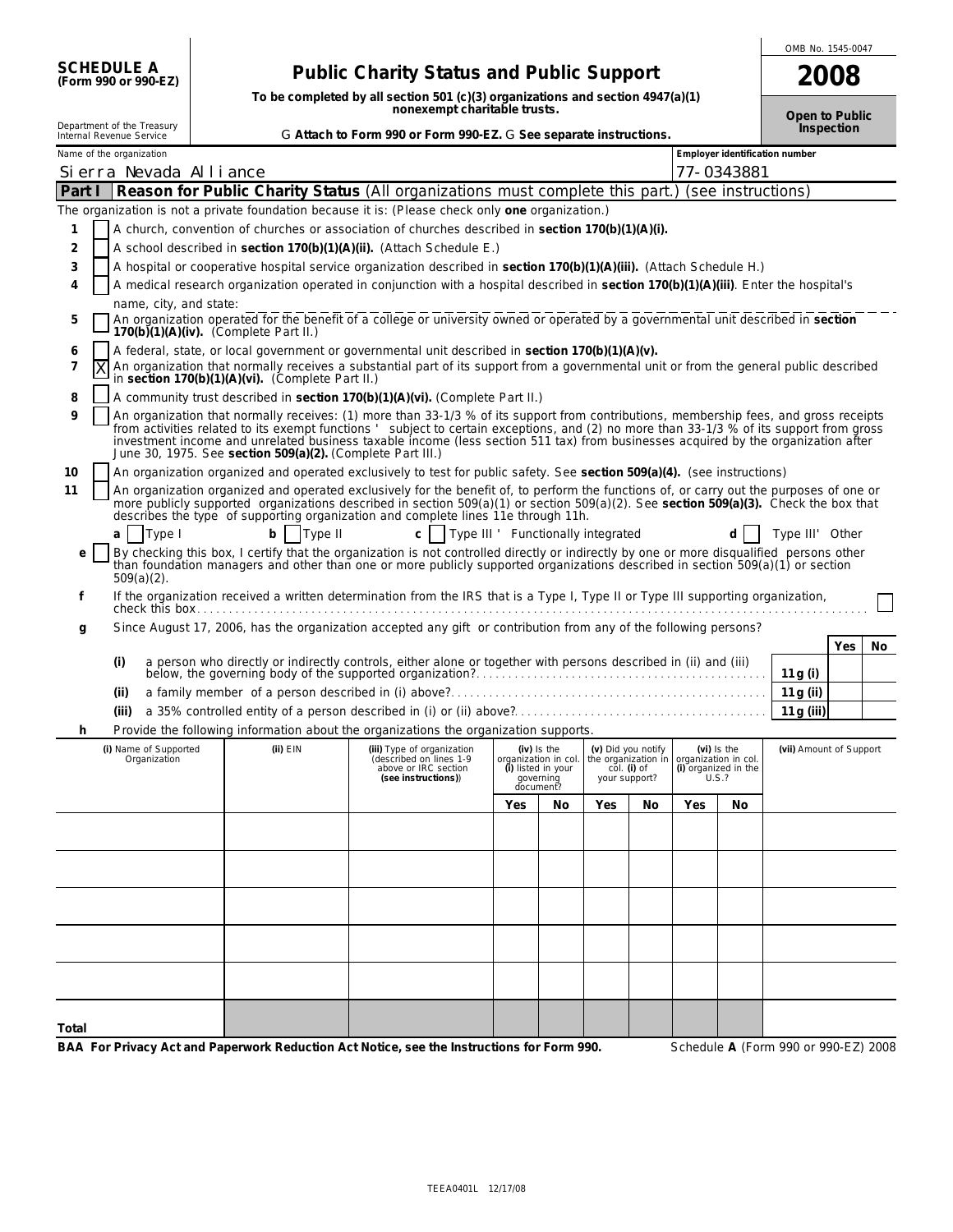| Schedule A (Form 990 or 990-EZ) 2008 | Alliance<br>Sierra Nevada | $/ -0343881$<br>$Page$ . |  |
|--------------------------------------|---------------------------|--------------------------|--|
|                                      |                           |                          |  |

**Part II Support Schedule for Organizations Described in Sections 170(b)(1)(A)(iv) and 170(b)(1)(A)(vi)** (Complete only if you checked the box on line 5, 7, or 8 of Part I.)

|              | Section A. Public Support                                                                                                                                                                                                                                                                                                                                                                                                                                                                                                                        |           |           |              |              |                           |                |
|--------------|--------------------------------------------------------------------------------------------------------------------------------------------------------------------------------------------------------------------------------------------------------------------------------------------------------------------------------------------------------------------------------------------------------------------------------------------------------------------------------------------------------------------------------------------------|-----------|-----------|--------------|--------------|---------------------------|----------------|
|              | Calendar year (or fiscal year<br>beginning in) G                                                                                                                                                                                                                                                                                                                                                                                                                                                                                                 | (a) 2004  | (b) 2005  | $(c)$ 2006   | $(d)$ 2007   | $(e)$ 2008                | (f) Total      |
| $\mathbf{1}$ | Gifts, grants, contributions and<br>membership fees received. (Do<br>not include 'unusual grants.')                                                                                                                                                                                                                                                                                                                                                                                                                                              | 579, 487. | 494, 014. | 2, 808, 801. | 1, 130, 277. | 1, 260, 805.              | 6, 273, 384.   |
|              | 2 Tax revenues levied for the<br>organization's benefit and<br>either paid to it or expended<br>on its behalf                                                                                                                                                                                                                                                                                                                                                                                                                                    |           |           |              |              |                           | 0.             |
| 3            | The value of services or<br>facilities furnished to the<br>organization by a governmental<br>unit without charge. Do not<br>include the value of services or<br>facilities generally furnished to<br>the public without charge                                                                                                                                                                                                                                                                                                                   |           |           |              |              |                           | 0.             |
| 4            | Total. Add lines 1-3.                                                                                                                                                                                                                                                                                                                                                                                                                                                                                                                            | 579, 487. | 494, 014. | 2, 808, 801. | 1, 130, 277. | 1, 260, 805.              | 6, 273, 384.   |
| 5            | The portion of total<br>contributions by each person<br>(other than a governmental<br>unit or publicly supported<br>organization) included on line 1<br>that exceeds 2% of the amount<br>shown on line 11, column (f)                                                                                                                                                                                                                                                                                                                            |           |           |              |              |                           | 0.             |
|              | Public support. Subtract line 5<br>from line $4$                                                                                                                                                                                                                                                                                                                                                                                                                                                                                                 |           |           |              |              |                           | 6, 273, 384.   |
|              | Section B. Total Support                                                                                                                                                                                                                                                                                                                                                                                                                                                                                                                         |           |           |              |              |                           |                |
|              | Calendar year (or fiscal year<br>beginning in) G                                                                                                                                                                                                                                                                                                                                                                                                                                                                                                 | (a) 2004  | (b) 2005  | $(c)$ 2006   | $(d)$ 2007   | $(e)$ 2008                | (f) Total      |
| 7            | Amounts from line 4                                                                                                                                                                                                                                                                                                                                                                                                                                                                                                                              | 579, 487. | 494, 014. | 2, 808, 801. | 1, 130, 277. | $\mathbf{1}$<br>260, 805. | 6, 273, 384.   |
| 8            | Gross income from interest,<br>dividends, payments received<br>on securities loans, rents,<br>royalties and income form<br>similar sources                                                                                                                                                                                                                                                                                                                                                                                                       | 4,057.    | 8, 457.   | 10, 075.     | 8, 685.      | 4, 347.                   | 35,621.        |
| 9            | Net income form unrelated<br>business activities, whether or<br>not the business is regularly<br>carried on                                                                                                                                                                                                                                                                                                                                                                                                                                      |           |           |              |              |                           | 0.             |
| 10           | Other income. Do not include<br>gain or loss form the sale of<br>capital assets (Explain in<br>Part IV.)                                                                                                                                                                                                                                                                                                                                                                                                                                         |           |           |              |              |                           | 0.             |
|              | 11 Total support. Add lines 7                                                                                                                                                                                                                                                                                                                                                                                                                                                                                                                    |           |           |              |              |                           | 6, 309, 005.   |
|              |                                                                                                                                                                                                                                                                                                                                                                                                                                                                                                                                                  |           |           |              |              | 12                        |                |
|              | 13 First five years. If the Form 990 is for the organization's first, second, third, fourth, or fifth tax year as a section 501(c)(3)<br>organization, check this box and stop here Matter and account of the control of the control of the control of                                                                                                                                                                                                                                                                                           |           |           |              |              |                           |                |
|              | Section C. Computation of Public Support Percentage                                                                                                                                                                                                                                                                                                                                                                                                                                                                                              |           |           |              |              |                           |                |
| 14<br>15     |                                                                                                                                                                                                                                                                                                                                                                                                                                                                                                                                                  |           |           |              |              | 15                        | 99.4%<br>99.5% |
|              | 16a 33-1/3 support test ' 2008. If the organization did not check the box on line 13, and the line 14 is 33-1/3 % or more, check this box                                                                                                                                                                                                                                                                                                                                                                                                        |           |           |              |              |                           | G X            |
|              | b 33-1/3 support test '2007. If the organization did not check a box on line 13, or 16a, and line 15 is 33-1/3% or more, check this box                                                                                                                                                                                                                                                                                                                                                                                                          |           |           |              |              |                           | G              |
|              | 17a 10%-facts-and-circumstances test '2008. If the organization did not check a box on line 13, 16a, or 16b, and line 14 is 10%<br>or more, and if the organization meets the 'facts-and-circumstances' test, check this box and stop here. Explain in Part IV how<br>the organization meets the 'facts-and-circumstances' test. The organization qualifies as a publicly supported organization                                                                                                                                                 |           |           |              |              |                           | $G$            |
|              | b 10%-facts-and-circumstances test 2007. If the organization did not check a box on line 13, 16a, 16b, or 17a, and line 15 is 10%<br>or more, and if the organization meets the 'facts-and-circumstances' test, check this box and stop here. Explain in Part IV how the<br>organization meets the 'facts-and-circumstances' test. The organization qualifies as a publicly supported organization.<br>18 Private foundation. If the organization did not check a box on line, 13, 16a, 16b, 17a, or 17b, check this box and see instructions  G |           |           |              |              |                           |                |

**BAA** Schedule **A** (Form 990 or 990-EZ) 2008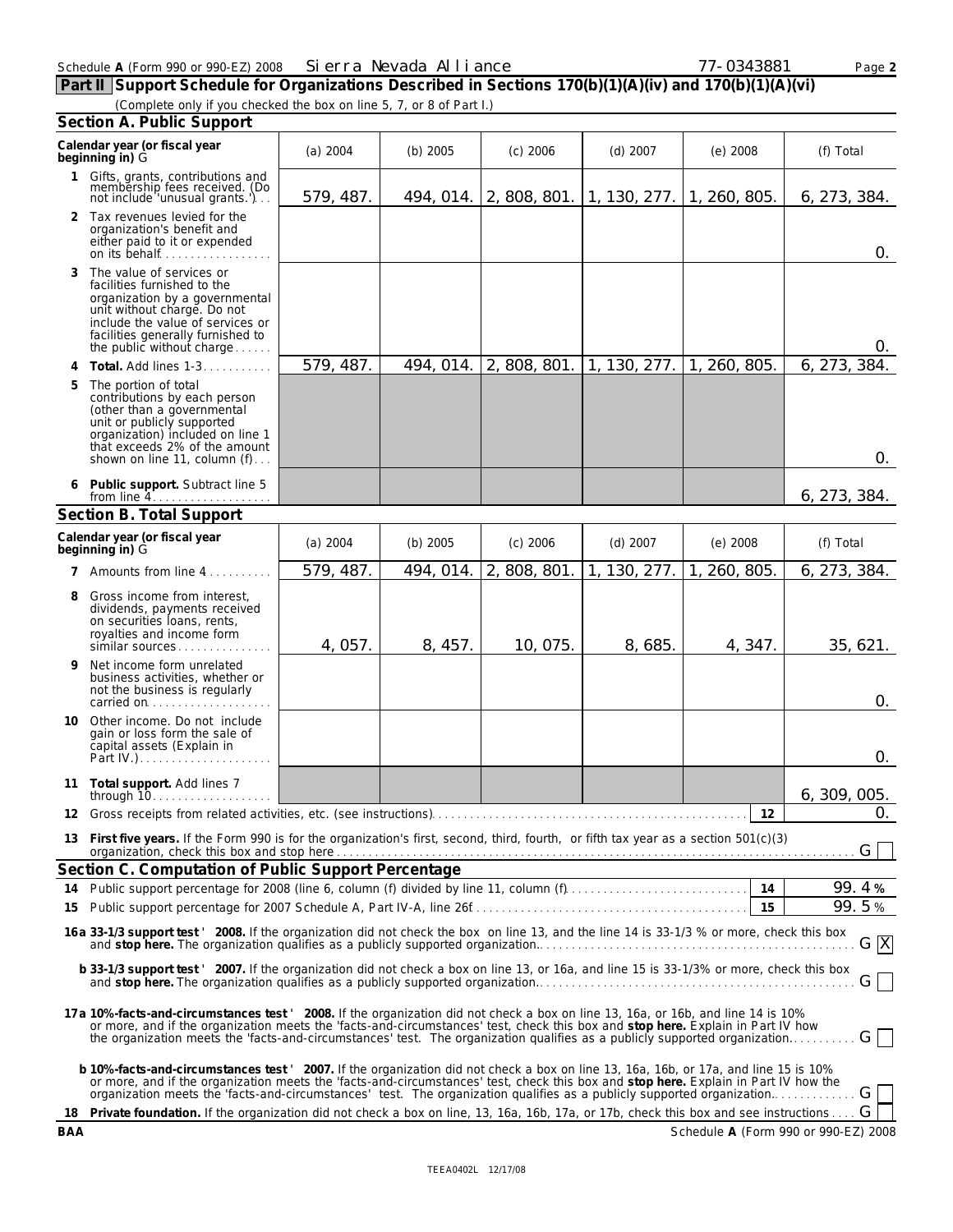#### Schedule A (Form 990 or 990-EZ) 2008 Sierra Nevada Alliance 77 - 0343881 Page 3 Sierra Nevada Alliance

**Section A. Public Support**

# **Part III Support Schedule for Organizations Described in Section 509(a)(2)** (Complete only if you checked the box on line 9 of Part I.)

**Calendar year (or fiscal yr beginning in)**G **(a)** 2004 **(b)** 2005 **(c)** 2006 **(d)** 2007 **(e)** 2008 **(f)** Total **1** Gifts, grants, contributions and membership fees received. (Do not include 'unusual grants.'). . . **2** Gross receipts from admissions, merchandise sold or services performed, or facilities furnished in a activity that is related to the organization's tax-exempt purpose. **3** Gross receipts from activities that are not an unrelated trade or business under section 513 **4** Tax revenues levied for the organization's benefit and either paid to or expended on its behalf. **5** The value of services or facilities furnished by a governmental unit to the organization without charge. . . . **6** Total. Add lines 1-5. **7a** Amounts included on lines 1, 2, 3 received from disqualified persons. **b** Amounts included on lines 2 and 3 received from other than disqualified persons that exceed the greater of 1% of the total of lines 9, 10c, 11, and 12 for the year or  $$5,000$ . c Add lines 7a and 7b. **8 Public support** (Subtract line 7 $c$  from line  $6$ .) **Section B. Total Support Calendar year** (or fiscal yr beginning in) G **(a)** 2004 **(b)** 2005 **(c)** 2006 **(d)** 2007 **(e)** 2008 **(f)** Total **9** Amounts from line 6. . . . . . . . . . . **10a** Gross income from interest, dividends, payments received on securities loans, rents, royalties and income form similar sources **b** Unrelated business taxable income (less section 511 taxes) from businesses acquired after June 30, 1975. . . c Add lines 10a and 10b. **11** Net income from unrelated business activities not included inline 10b, whether or not the business is regularly carried on. **12** Other income. Do not include gain or loss from the sale of capital assets (Explain in Part IV.). **13 Total support.** (add lns 9, 10c, 11, and 12.) **14 First five years.** If the Form 990 is for the organization's first, second, third, fourth, or fifth tax year as a section 501(c)(3) organization, check this box and stop here . . . . . . . . . . . . . . . . . . . . . . . . . . . . . . . . . . . . . . . . . . . . . . . . . . . . . . . . . . . . . . . . . . . . . . . . . . . . . . . . . . G **Section C. Computation of Public Support Percentage 15** Public support percentage for 2008 (line 8, column (f) divided by line 13, column (f)). . . . . . . . . . . . . . . . . . . . . . . . . . . . **15 % 16** Public support percentage from 2007 Schedule A, Part IV-A, line 27g . . . . . . . . . . . . . . . . . . . . . . . . . . . . . . . . . . . . . . . . . **16 % Section D. Computation of Investment Income Percentage 17** Investment income percentage for **2008** (line 10c, column (f) divided by line 13, column (f)). . . . . . . . . . . . . . . . . . . . . . **17** % **18** Investment income percentage from **2007** Schedule A, Part IV-A, line 27h . . . . . . . . . . . . . . . . . . . . . . . . . . . . . . . . . . . . . **18** % **19a 33-1/3 support tests** ' **2008.** If the organization did not check the box on line 14, and line 15 is more than 33-1/3%, and line 17 is not more than 33-1/3%, check this box and **stop here.** The organization qualifies as a publicly supported organization . . . . . . . . . . . . . . . . . . G **b 33-1/3 support tests** ' **2007.** If the organization did not check a box on line 14 or 19a, and line 16 is more than 33-1/3%, and line 18 is not more than 33-1/3%, check this box and **stop here.** The organization qualifies as a publicly supported organization. . . . . . . . . . . . . G **20 Private foundation.** If the organization did not check a box on line 14, 19a, or 19b, check this box and see instructions. . . . . . . . . . . . . . G